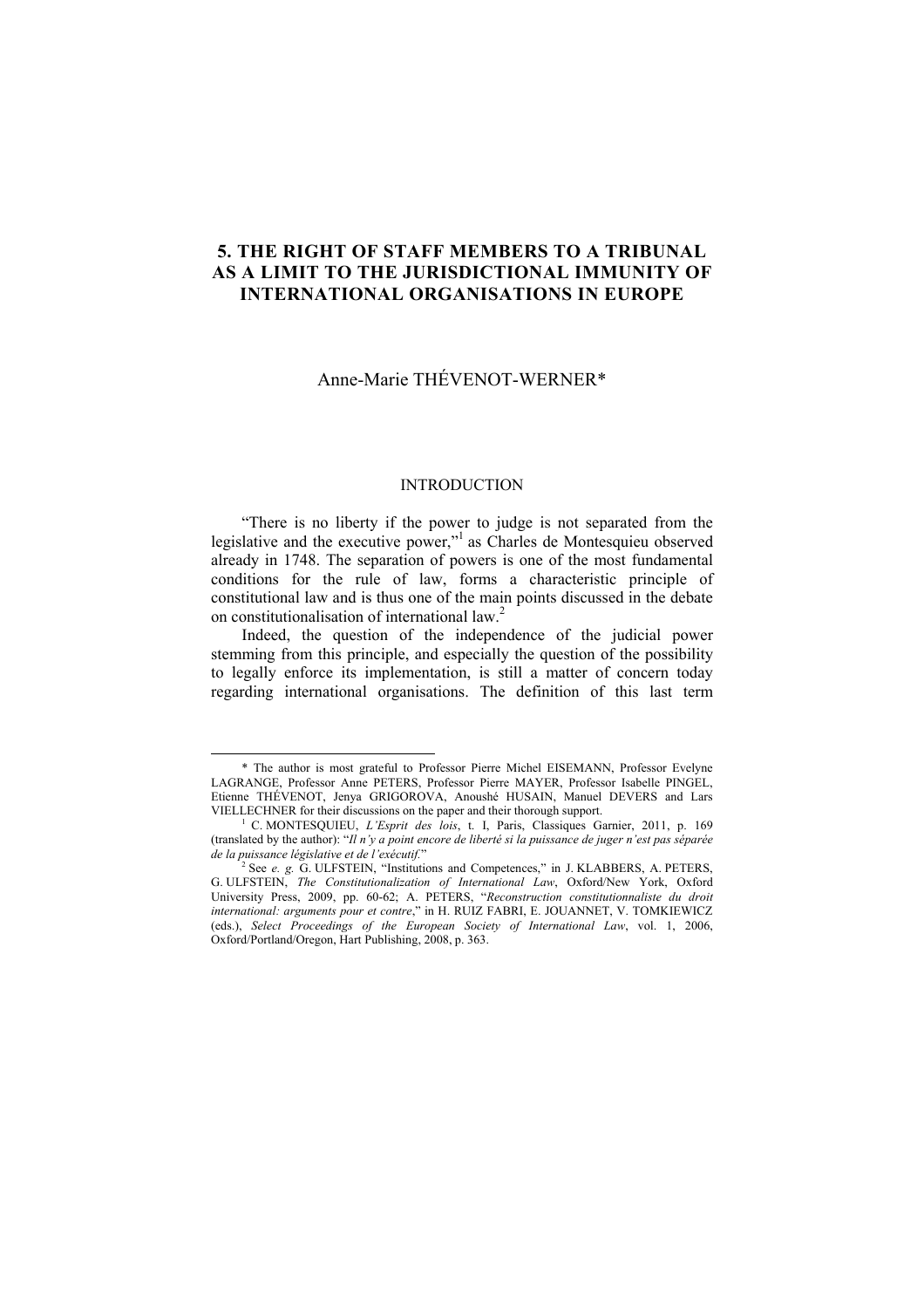remains subject to a debate which goes beyond the topic of this chapter.<sup>3</sup> For the moment, we shall use the definition of the United Nations International Law Commission, according to which an "'international organization' means an organization established by a treaty or other instrument governed by international law and possessing its own international legal personality."<sup>4</sup>

In order to operate independently of its member states, an international organisation employs its own staff. The qualification of an employment relationship as such is conditioned by a "contract of employment entered into between an individual and an international organization [which] is a source of rights and duties for the parties to it."<sup>5</sup>

As the International Court of Justice (ICJ) points out in a 1954 advisory opinion, "[i]t was inevitable that there would be disputes between the Organization and its staff members as to their rights and duties."6 However, in the absence of an institution vested by the employing organisation with the power to settle such disputes, and recognised as an independent and impartial tribunal by the applicant, the staff member turns to the national judges. In this case, the organisation in question usually raises its immunity from jurisdiction<sup>7</sup> as a total or partial protection from the action of national tribunals.

Until the end of the twentieth century, national judges generally used this argument in order to justify the inadmissibility of the case, or they declined jurisdiction, without verifying whether the organisation had

 $\overline{\phantom{a}}$  For a general presentation of this term, see *e. g.* S. BASTID, "Place de la notion d'institution dans une théorie générale des organisations internationales," in A. MESTRE, *L'évolution du droit public: études offertes à Achille Mestre*, Paris, Sirey, 1956, pp. 43-51; J.-P. JACQUÉ, "Le constat," in SFDI, *Colloque de Strasbourg: Les organisations internationales contemporaines*, Paris, Pedone, 1988, pp. 3-43 ; F. SEYERSTED, *Common Law of International Organizations*, Leiden/Boston, Martinus Nijhoff Publishers, 2008, pp. 37-64; H. G. SCHERMERS, N. BLOKKER, *International Institutional Law*, Leiden/Boston, Martinus Nijhoff Publishers, 5<sup>th</sup> ed. 2011, pp. 30-59, §§ 29-59; M.-C. RUNAVOT, "L'avenir du 'modèle intergouvernemental' de l'organisation internationale,"

*RGDIP*, vol. 115, 2011, pp. 675-709. 4 United Nations, General Assembly, doc. A/66/10, *Report of the International Law Commission. Sixty-third session (26 April-3 June and 4 July-12 August 2011). Text of the draft articles on the responsibility of international organizations*, p. 52, § 87, art. 2 (a), first sentence. 5 ICJ, *Judgment No. 2869 of the Administrative Tribunal of the International Labour* 

*Organization upon a Complaint filed against the International Fund for Agricultural Development, Advisory Opinion of 1 February 2012: I.C.J. Reports 2012*, p. 28, § 76, or, in certain cases, an accepted letter of nomination.

<sup>&</sup>lt;sup>6</sup> ICJ, *Effect of awards of compensation made by the U. N. Administrative Tribunal, Advisory Opinion of July 13th, 1954: I.C.J. Reports 1954, p. 57.* 

J. SALMON (dir.), *Dictionnaire de droit international public*, Bruxelles, Bruylant/AUF, 2001, p. 561: "*Protection accordée à une organisation internationale, qui lui permet d'échapper totalement ou partiellement à l'action des tribunaux étatiques*." It is to be distinguished from the privileges which grant a material benefit.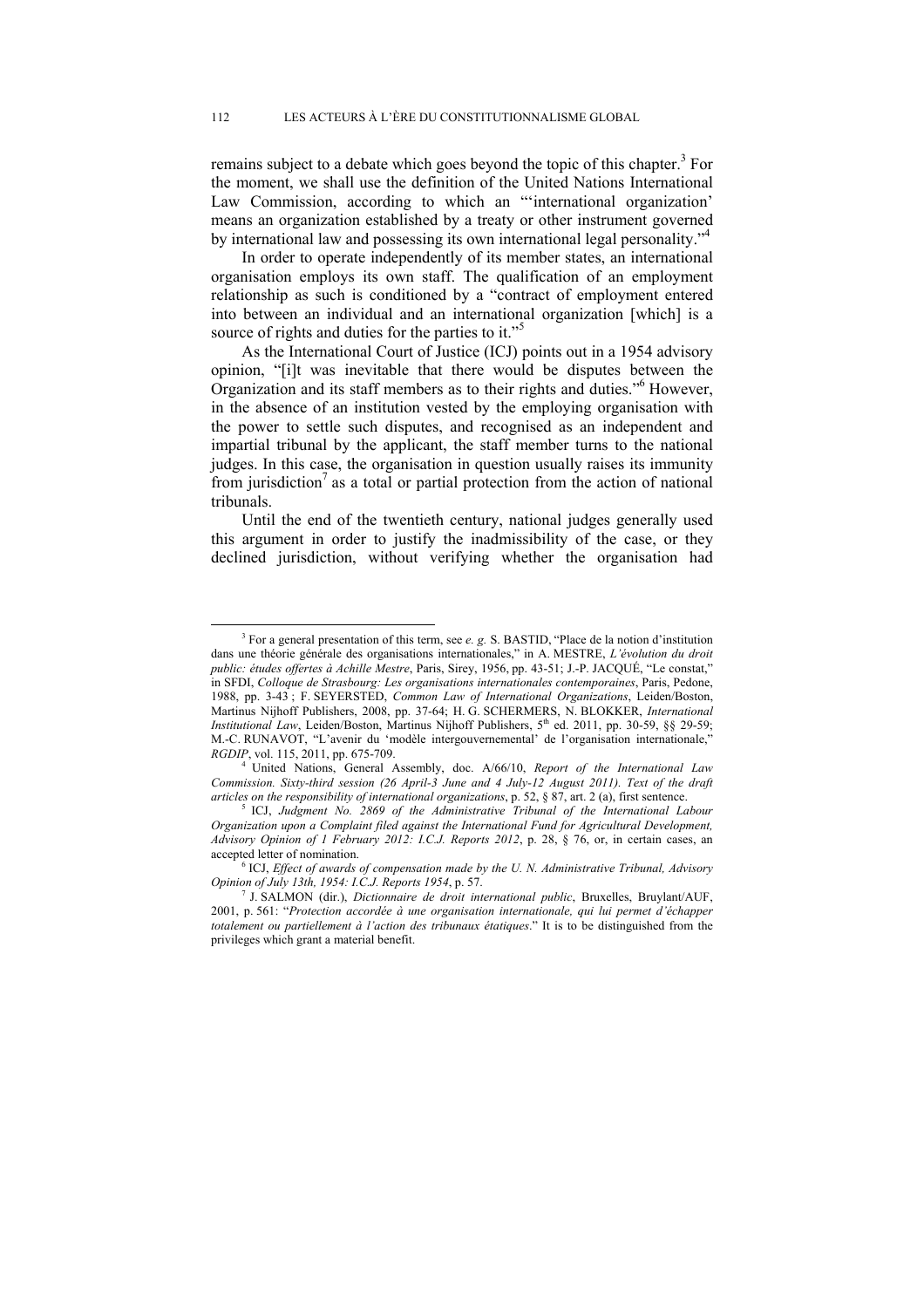attributed jurisdiction to a competent tribunal.<sup>8</sup> Yet, the need for recourse to courts or tribunals set up by each international organisation resulting from the absence of legal remedies before national courts was underlined as early as 1921, on the occasion of the birth of the League of Nations.<sup>9</sup> Since then, the question has remained a topic of concern<sup>10</sup> and even the Institute of International Law highlighted in two resolutions that international organs should provide "judicial redress" against their decisions.<sup>11</sup> For some, the right to legal remedy was prescribed by the common public interest, $12$  or by the principle of legality, $13$  or even by the rules of natural justice.<sup>14</sup>

 <sup>8</sup> Examples of decisions not recognising a limit to the immunity from jurisdiction of international organisations in France: *Conseil d'État*, 20 Febr. 1953, *Weiss (Institut de coopération intellectuelle)*, *Recueil des arrêts du Conseil d'État*, 1953, p. 87; *Cass. 1ère civ.*, 14 Nov. 1995, *Hintermann v/ Western European Union (WEU)*; *Cass. soc*., 4 March 2003, *X v/ Agence intergouvernementale de la francophonie*, application n° 01-41099. See for a critical and global analysis with more references: A. REINISCH, *International Organizations before National Courts*, Cambridge, Cambridge University Press, 2000. See also C. DOMINICÉ, "Observations sur le contentieux des Organisations internationales avec des personnes privées," *AFDI*, vol. 45, 1999, pp. 623-648; Q. D. NGUYEN, "Les privilèges et immunités des organisations internationales d'après les jurisprudences nationales depuis 1945," *AFDI*, vol. 3, 1957, pp. 262-304. For a general overview on how domestic courts dealt with disputes involving international organisations see K. WELLENS, *Remedies against International Organisations*, coll. "Cambridge Studies in International and Comparative Law," Cambridge, Cambridge University Press, 2002, pp. 114-129, and on a potential increase of the role of domestic courts in dispute resolution involving international organisations see pp. 208-219. For an ancient presentation of the first decisions of the French *Conseil d'État*, see C. ROUSSEAU, "Jurisprudence française en matière de droit international public (1929-1931)," *RGDIP*, vol. 41, 1934, pp. 85-86. 9

<sup>&</sup>lt;sup>9</sup> P. GRUNEBAUM-BALLIN, "De l'utilité d'une juridiction spéciale pour le règlement des litiges intéressant les services de la S.D.N.," *Rev. dr. int. lég. comp.*, vol. 2, 1921, pp. 67-82, esp.

pp. 78-82. 10 *E. g*. J.-B. SIALELLI, "note sous l'arrêt de la Cour de cassation, 1ère section, arrêt du 6 juillet 1954, *Procureur général près la Cour de cassation c/ Sté Immobilière Dehodencq*," *JDI*, vol. 83, 1956, p. 140: "*[faute de tribunaux supranationaux] l'immunité de juridiction conduit donc toujours au déni de justice; elle place en définitive l'organisation internationale au-dessus des lois. Cette situation ne peut être tolérée. Il appartient à l'État qui a renoncé à la compétence de ses tribunaux sans prévoir de compétence de remplacement de se substituer à l'organisation internationale. Si l'action diplomatique échoue, la responsabilité de l'État signataire ne pourraitelle pas être mise en œuvre devant les tribunaux administratifs nationaux […]?*". See also G. LANGROD, "La Réforme 1955 du Tribunal Administratif des Nations Unies," *ZaöRV*, vol. 17,

<sup>1956,</sup> p. 250. 11 Institute of International Law, resolution, session of Amsterdam, 25 Sept. 1957, *Judicial Redress against the Decisions of International Organs*, art. 3 (1); resolution, session of Oslo, 6 Sept.

<sup>&</sup>lt;sup>12</sup> P. SIRAUD, *Le Tribunal administratif de la Société des Nations*, Paris, Librairie Mariale,

<sup>1942,</sup> p. 19, speaking of "*l'intérêt général."*<br><sup>13</sup> M. BEDJAOUI, *Fonction publique internationale et influences nationales*, Paris, Pedone,<br>1958, pp. 423-424, refers to the "*principe de légalité."* 

<sup>1958,</sup> pp. 423-424, refers to the "*principe de légalité*." 14 *Accord collectif sur une procédure de règlement des différends conclu entre le Bureau international du Travail* (*BIT*) *et le Syndicat du personnel du BIT*, 13 Sept. 2000, art. 1 (3), International Labour Organisation (ILO) website, http://www.ilo.org/public/french/staffun/docs/ grievances.htm, consulted on 17 Jan. 2013.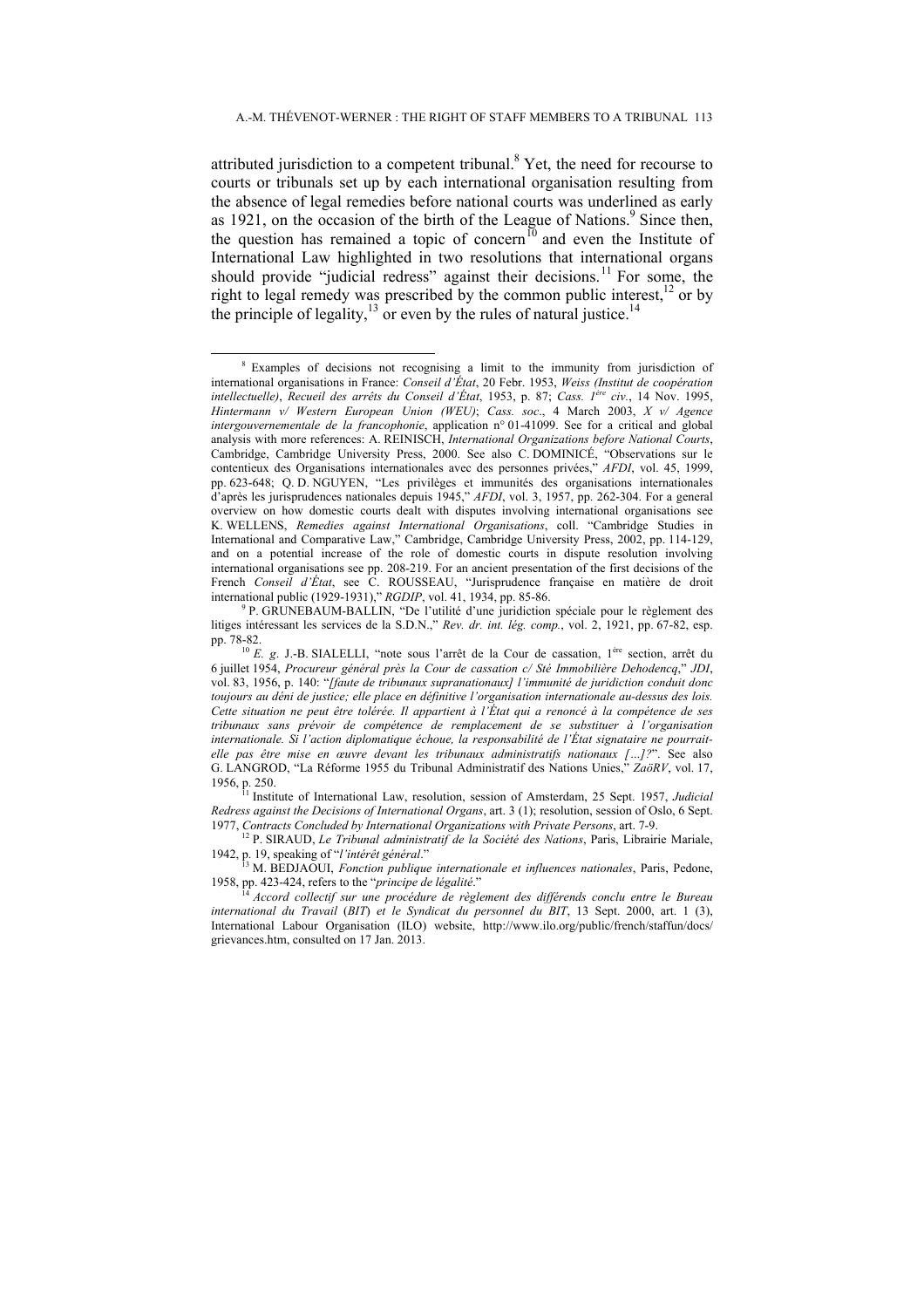A real change in case law at a larger scale emerged only at the end of the last century. In Germany, the leading decision was *Hetzel versus Eurocontrol* (Eurocontrol II), rendered on 10 November 1981 by the *Bundesverfassungsgericht.* The Court verified whether, regarding the fundamental principles of the Constitution, the limits to the authorisation to transfer sovereign powers to international organisations according to article 24 (1) of the Basic Law were exceeded: this could be the case if, at the time of the creation of an intergovernmental institution and of its organisational and legal design, the guarantee of an effective legal remedy against acts of the public authority – already enshrined in the *Rechtsstaatsprinzip* – has not been sufficiently accommodated.<sup>15</sup>

Almost fifteen years later, the French *Cour de cassation* approached the topic cautiously at the occasion of the case *Hintermann versus Western European Union*, decided on 14 November 1995. Even though the Court did not apply a similar test, it engaged a debate on the following question in its annual report: "The consequence of international organisations' immunity from jurisdiction […] is the creation of a denial of justice, where there is no arbitral or jurisdictional dispute settlement mechanism organised inside each organisation. Can this denial of justice be avoided by a primacy of the European Convention on Human Rights, which guarantees the free access to a judge and to a fair and public hearing?"16 Finally, on 19 June 1998, the Paris Court of Appeal rejected the immunity argument of UNESCO to give full effect to the prescribed arbitration procedure.<sup>1</sup>

The Swiss Federal Tribunal also cleared the way for a limit to immunity from jurisdiction based on the prohibition of denial of justice by deciding on 25 January 1999 that this immunity of an international organisation in the

 <sup>15</sup> Decision of the German *Bundesverfassungsgericht* (*BVerfGE*), *2. Senat*, 10 Nov. 1981, *Hetzel v/ Eurocontrol (Eurocontrol II)*, *BVerfGE* 59, 63, §§ 79-100, esp. § 79: "*mit Blick auf die Grundprinzipien der Verfassung bestehende Grenzen dieser* '*Übertragungsermächtigung*' *[kraft Art. 24, Abs. 1, GG] könnten überschritten sein, wenn bei der Schaffung einer zwischenstaatlichen Einrichtung und bei ihrer organisatorischen und rechtlichen Ausgestaltung der – schon im Rechtsstaatsprinzip verankerten – Gewährleistung eines wirksamen Rechtsschutzes gegen Akte der öffentlichen Gewalt nicht hinreichend Rechnung getragen wurde*." 16 French *Cass.*, *Rapport annuel*, 1995, p. 418 (translated by the author) : "*Les immunités de* 

*juridiction des organisations internationales […] ont pour conséquence, lorsque n'est pas organisé au sein de chaque organisation un mode de règlement arbitral ou juridictionnel des litiges, de créer un déni de justice […]. Ce déni de justice peut-il être évité par la primauté de la convention* 

*européenne des droits de l'homme, qui garantit le libre accès au juge et le procès equitable?*". 17 French *Cour d'appel de Paris*, 19 June 1998, *UNESCO c/ Boulois*, *Revue de l'arbitrage*, 1999, pp. 343-345, commented by C. JARROSSON, who welcomed the decision (*eod. loc.*, pp. 345- 349). Also agreeing with the decision: E. GAILLARD, I. PINGEL-LENUZZA, "International Organisations and Immunity from Jurisdiction: To Restrict or to Bypass," *ICLQ*, vol. 51, 2002, p. 13.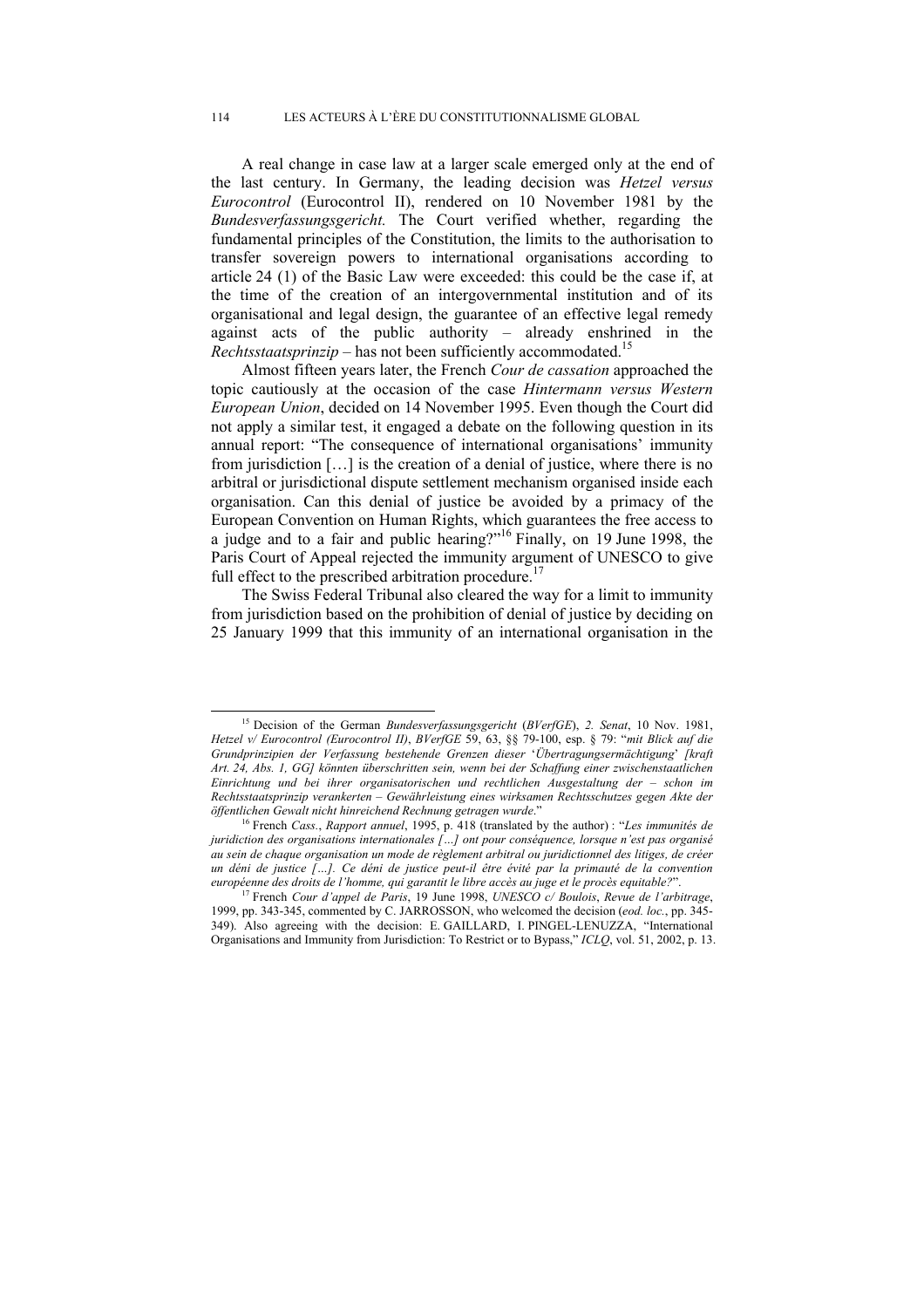case of disputes with its staff would be worrisome from the point of view of the rule of law if this led to a denial of justice.<sup>18</sup>

The European Commission of Human Rights for its part, without establishing a principle, verified in a very brief manner on 27 October 1998 in the case *Vito Failla versus Italy* whether a staff member of the North Atlantic Treaty Organisation (NATO) had access to an internal court and found that the right to legal remedy had been guaranteed, because the applicant had access to NATO's Appeals Board which could be considered as a jurisdictional body according to the Italian case law.<sup>19</sup>

The key-decisions in this matter were the judgments *Waite and Kennedy versus Germany* and *Beer and Regan versus Germany*, rendered on 18 February 1999 by the European Court of Human Rights (ECtHR), originally concerning disputes with the European Space Agency (ESA).<sup>20</sup> The ECtHR declared that neither the immunity from jurisdiction of international organisations,<sup>21</sup> nor the right to a tribunal,<sup>22</sup> is absolute. Unlike its former case law,  $^{23}$  "[f]or the Court, a material factor in determining whether granting ESA immunity from German jurisdiction is permissible under the Convention is whether the applicants had available to them reasonable alternative means to protect effectively their rights under the Convention."<sup>24</sup> Since then, the number of national courts accepting the absence of an internal legal process as a limit to the immunity from jurisdiction of a given international organisation has been growing steadily

<sup>23</sup> Eur. Com. H. R, *Spaans v/ Netherlands*, *ibid.* 

<sup>&</sup>lt;sup>18</sup> Which was not the case in this dispute concerning the *League of Arabe States*, Swiss federal tribunal, 25 Jan. 1999, commented by I. SEIDL-HOHENVELDERN, "Immunität der Arabischen Liga im Arbeitsstreit mit örtlich rekrutierten Bediensteten," *IPRax*, vol. 19, 1999, pp. 273-274, who is in favour of the reasoning, p. 274. 19 Eur. Com. H. R. (First Chamber), 27 Oct. 1998, *Vito Failla v/ Italy*, decision on the

admissibility of the application n° 40720/98. See also Eur. Com. H. R., 12 April 1996, *Hendricus van der Peet v/ Germany*, on the admissibility of the application n° 26991/95, circumventing the control whether an equivalent protection to the Eur. Conv. H. R. is guaranteed in the legal order of the European Patent Office (EPO), considering that the disputes concerning recruitment, employment and retirement of civil servants (whether national or international) would not be covered by art. 6 (1) Eur. Conv. H. R.<br><sup>20</sup> As Germany upheld ESA's immunity, and as ESA is not a party to the Eur. Conv. H. R., the

applicants filed a case against Germany. The legal reasoning was confirmed for instance by ECtHR, 11 May 2000, *A. L. v/ Italy*, decision on the admissibility, application n° 41387/98, originally concerning the NATO. 21 ECtHR, Grand Chamber, 18 Febr. 1999, *Waite and Kennedy v/ Germany*, application

n° 26083/94, § 67; 18 Febr. 1999, *Beer and Regan v/ Germany*, application n° 28934/95, § 57. 22 ECtHR, Grand Chamber, *Waite and Kennedy v/ Germany*, *eod. loc.*, § 59; *Beer and Regan* 

*v/ Germany, eod. loc.*, § 49; see also judgment *Luis Maria Lopez Cifuentes v/ Spain*, 7 July 2009, § 26, oddly recalling the decision of the Eur. Com. H. R., 12 Dec. 1988, *Spaans v/ Netherlands*, nº 12516/86, DR 58, pp. 122-125.

<sup>24</sup> ECtHR, Grand Chamber, *Waite and Kennedy v/ Germany*, *op. cit.* note 21, § 68; *Beer and Regan v/ Germany*, *op. cit.* note 21, § 58.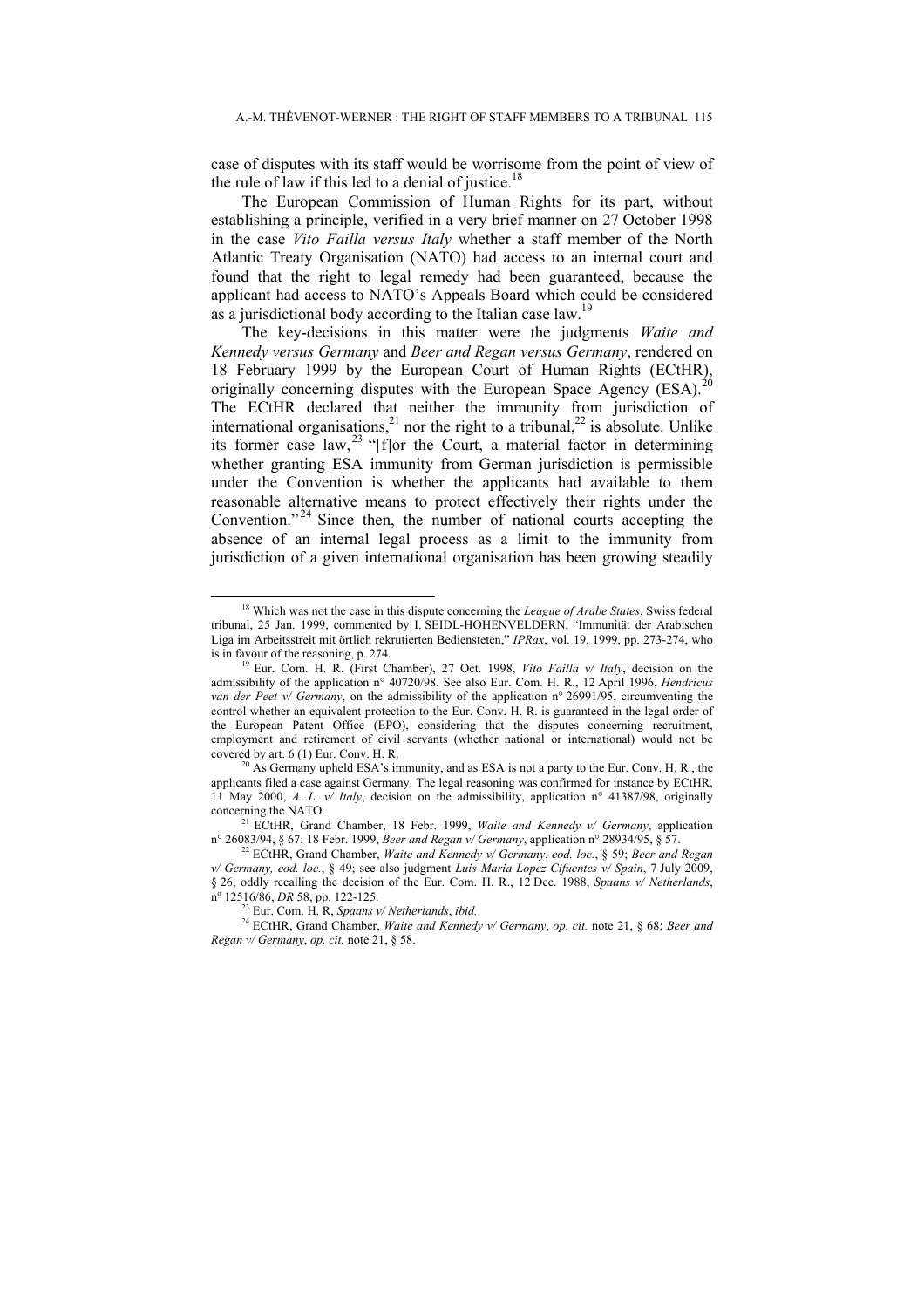in matters concerning disputes between international organisations and their staff $^{25}$ 

The following question arises: to what extent and with which consequences is the right of a staff member to a tribunal recognised as a limit to immunity from jurisdiction by the national courts and the ECtHR in Europe? More generally speaking, do international organisations evolve towards a constitutional model incorporating the principle of rule of law under the influence of these courts, especially in Europe?

It follows from a legal analysis that the right of recourse to the courts constitutes a legal norm, which judges of national courts and of the ECtHR may oppose to international organisations and which may constitute a limit to their immunity from jurisdiction (I). Nevertheless, this prohibition of the denial of justice is not entirely guaranteed in practice (II).

# I. THE OPPOSABILITY OF THE LIMIT TO IMMUNITY TO INTERNATIONAL ORGANISATIONS

The opposability of the prohibition of denial of justice to international organisations by national or European courts results from the fact that this rule is established both by international (A) and by national law (B).

 <sup>25</sup> For instance, Dutch District Court of the Hague, *Rechtbank's-Gravenhage*, 13 Febr. 2002, *H. B., E. P. and K. S. v/ International Service for National Agricultural Research*, *NIPR*, n° 268, 2004, English translation in *NYIL*, vol. 35, 2004, pp. 453-458; *Hoge Raad*, 23 Oct. 2009, *X v/ EPO*, n° 08/00118; District Court of The Hague, 16 July 2013, *X v/ EPO*, n° 1223887/12-31860, English unofficial translation available on the website of the Staff Union of EPO, https://www.suepo.org/ rights/public/archive/nl-epo-immunity-entranslation.pdf, consulted on 7 Nov. 2013; French *Cass. soc.*, 25 Jan. 2005, *Degboe v/ African Development Bank*, application n° 04-41012; *soc.*, 11 Febr. 2009, *De Beaugrenier v/ UNESCO*, application n° 07-44240; *soc.*, 29 Sept. 2010, *Illemassene v/ Organisation for Economic Co-operation and Development (OECD)*, application n° 09-41030; Italian *Corte Suprema di Cassazione*, 28 Oct. 2005, *Pistelli v/ Istituto universitario europeo*, n° 20995; 19 Febr. 2007, *Drago v/ Istituto internazionale per le risorse*, n° 3718; German *Bundesgerichtshof*, 9 July 2009, *X v/ Europäische Schule Frankfurt am Main*, III ZR 46/08, esp. §§ 35-36; *BVerfGE*, 27 Jan. 2010, *S. v/ EPO*, 2 BvR 2253/06, § 20; Belgian *Cour du Travail*, *Bruxelles*, 17 Sept. 2003, *Mme S v/ WEU*, published in *JT*, vol. 123, 2003, pp. 617-619, confirmed on this point by the Belgian *Cass.*, 21 Dec. 2009, n° S.04.0129.F; Swiss CA Canton of Geneva, *Juridiction des prud'hommes*, 25 March 2009, *X v/ Organisation of the Islamic Conference*, CAPH/53/2009, § 3, confirmed by the *Tribunal fédéral*, *Civ. 1*, 21 Dec. 2009, 4A\_216/2009.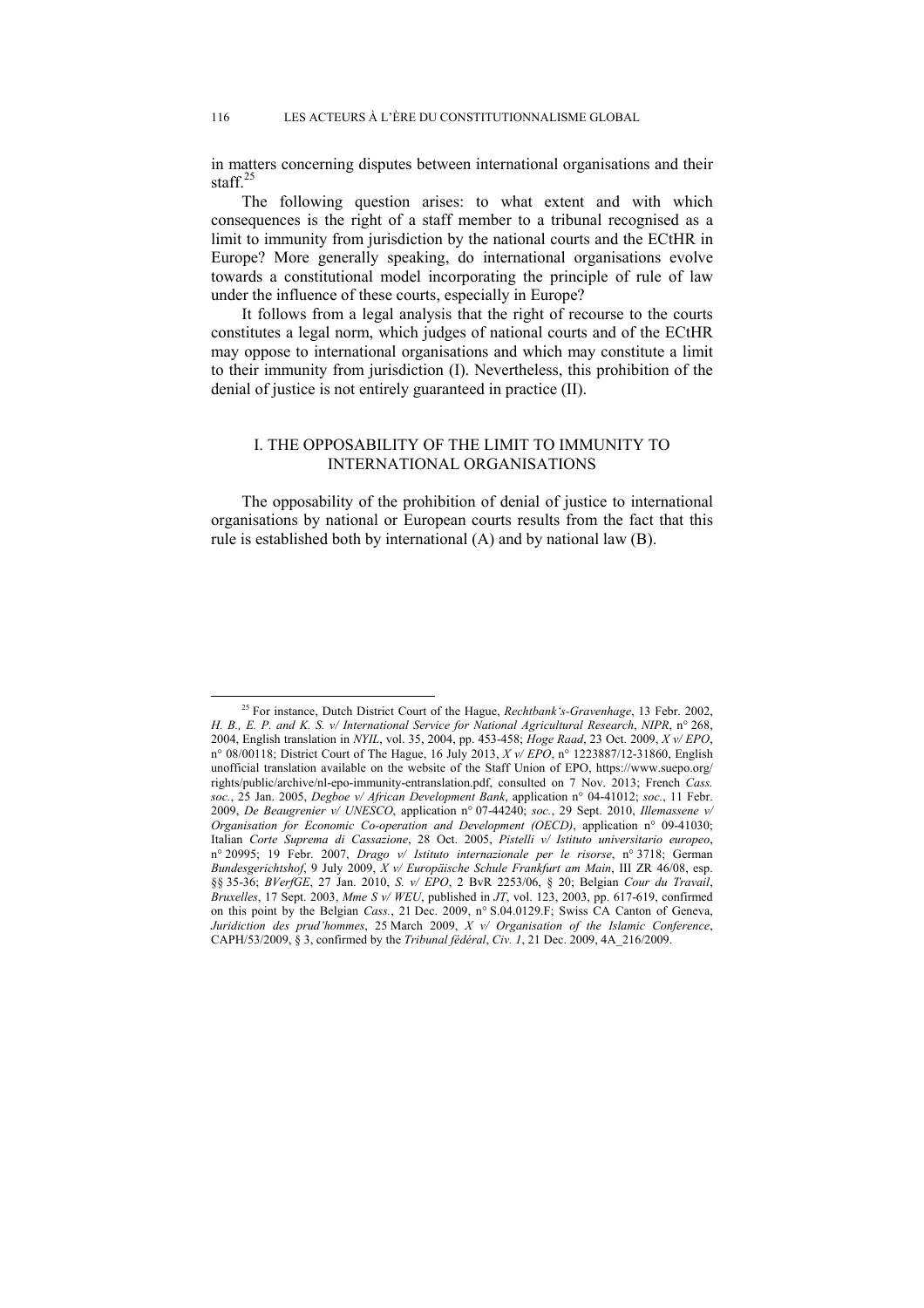#### A. *– The customary character of the right of recourse to the courts*

Although the right of recourse to the courts constitutes a general principle (1), it does not amount to a peremptory norm of international law (2).

### *1. A general principle*

The right of recourse to the courts is a shield against denial of justice.<sup>26</sup> The prohibition of the denial of justice stems from a custom which goes back to the thirteenth century<sup>27</sup> and can be found in most national legal orders, which makes it a general principle *of law* 28 in the sense of Article 38 (1) (c) of the Statute of the International Court of Justice. As the ECtHR has recalled in its judgment *Golder versus United Kingdom of Great Britain and Northern Ireland*: "The principle whereby a civil claim must be capable of being submitted to a judge ranks as one of the universally 'recognised' fundamental principles of law; the same is true of the principle of international law which forbids the denial of justice. Article 6 § 1 must be read in the light of these principles."<sup>29</sup>

<sup>&</sup>lt;sup>26</sup> For that reason, the World Bank Board of Directors has set up its Administrative Tribunal on 30 Apr. 1980, with the competence "to hear any application concerning a cause of complaint which arose subsequent to January 1, 1979" (*Statute of the Administrative Tribunal of the International Bank for Reconstruction and Development, International Development Association and International Finance Corporation*, art. XVII), *i. e.* to judge disputes which arose before its establishment, "*[c]ontrairement au principe général applicable en la matière*," D. RUZIÉ, "Le pouvoir des organisations internationales de modifier unilatéralement la condition juridique des fonctionnaires internationaux. Droits acquis ou droits essentiels," *JDI*, vol. 109, 1982, pp. 421-436, p. 422, footnote 7. 27 C. DE VISSCHER, "Déni de Justice," *RCADI*, vol. 52, 1935, pp. 370-371. See also

*e. g.* E. de VATTEL, *Le Droit des Gens ou Principes de la Loi Naturelle appliqués à la conduite et aux affaires des Nations et Souverains*, 1758, Washington, Garnegie Institution of Washington, 1916, vol. 1, book 2, chapter 18, p. 536, § 350 and J. PAULSSON, *Denial of Justice in International Law*,

Cambridge, Cambridge University Press, 2005, p. 65. 28 C. ROUSSEAU, *Principes généraux du droit international public*, Paris, Pedone, 1944, p. 917 ; see also S. BASTID, "Have the U. N. Administrative Tribunals Contributed to the Development of International Law?", in W. FRIEDMANN, L. HENKIN, O. LISSITZYN, *Transnational Law in a Changing Society: Essays in Honor of Philip C. Jessup*, New York/London, Columbia University Press, 1972, pp. 309-310. As for the practice in national legal orders, see S. EL SAWAH, *Les Immunités des États et des organisations internationales*, Bruxelles, Larcier, 2012, pp. 37-66 and its annexe, pp. 768-773, providing a table comparing the constitutions of 47 states around the world and their rules concerning the *État de droit*, fundamental rights and freedoms, separation of powers, independence and impartiality of the judges, *Habeas corpus* and the right to access to a judge. 29 Eur. Court H. R., 21 Febr. 1975, *Golder case*, series A, vol. 18, taking its decision in

plenary session, application n° 4451/70, p. 17, § 35.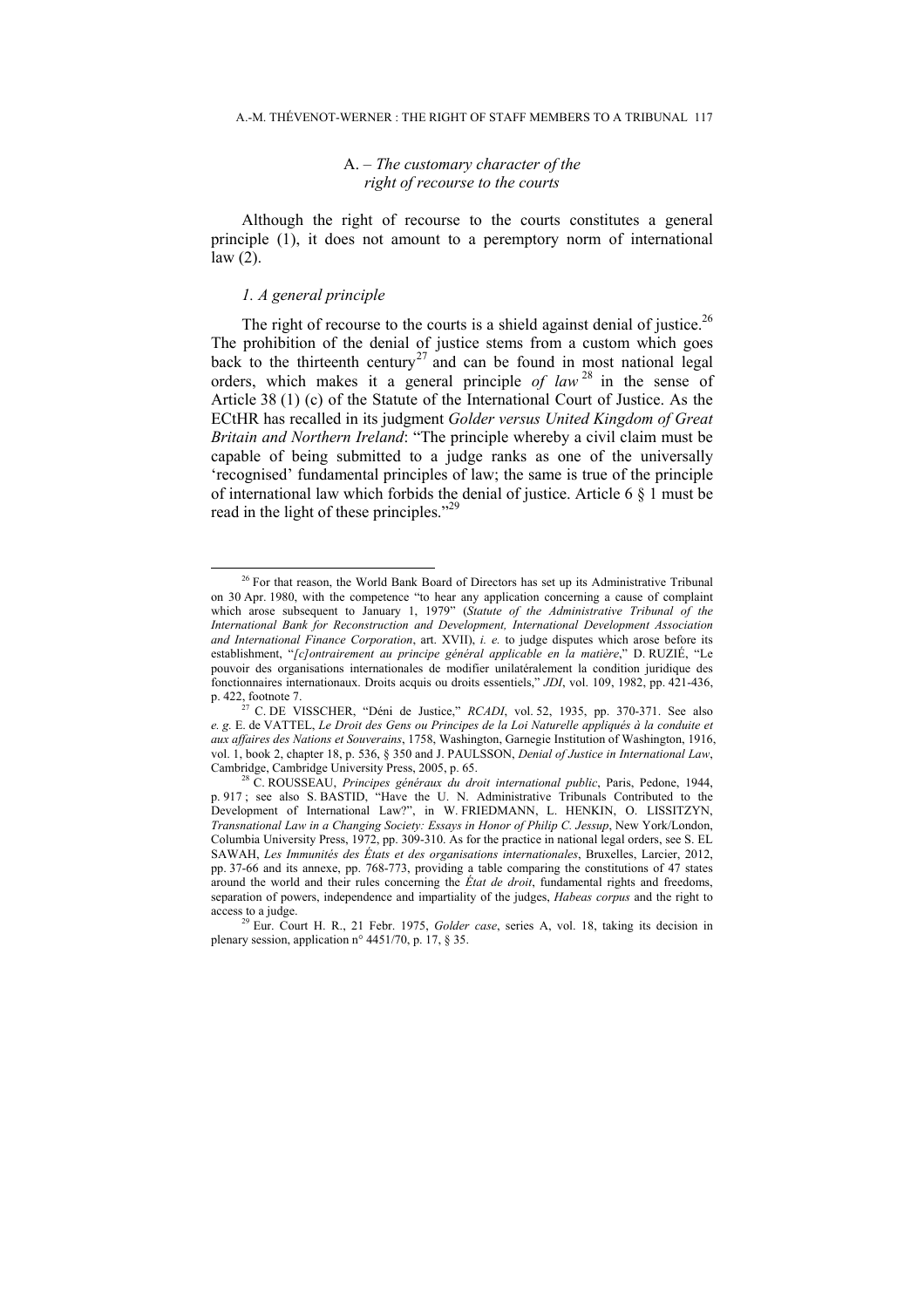The role of such principles inspired from national law is to avoid a *non liquet*. They are therefore supplementary,<sup>30</sup> as has been specified by the Administrative Tribunal of the League of Nations since its first decisions rendered on 15 January 1929,  $31$  and confirmed by the Administrative Tribunal of the International Labour Organisation  $(IIOAT)$ <sup>32</sup> As Charles Rousseau explains it, this subsidiarity is based on the principle *lex specialis derogat legi generali*. <sup>33</sup> For that, the general principles of law are different from international custom and form an independent source of law.<sup>3</sup>

In addition to its quality of a general principle of law, the prohibition of denial of justice results from the existence of international relations and from relations between legal orders. Thus, it is also a general principle *of international law*<sup>35</sup> and accordingly an international custom.<sup>36</sup> It is actually not impossible that one and the same rule is qualified both.<sup>37</sup> For instance, according to Suzanne Bastid, "[t]he availability of a legal remedy – as a guarantee of respect for the law – may now be considered a general

<sup>32</sup> ILOAT, judgment n° 30, 13 July 1957, *Sharma v/ ILO*; ILOAT, judgment n° 490, 3 June 1982, *Guthapfel v/ European Organisation for Nuclear Research (CERN)*, § 3: "The Tribunal will determine the complainant's status by reference to the Staff Rules and Regulations and only where

they are silent will it apply the general principles governing international public service."<br><sup>33</sup> C. ROUSSEAU, *Principes généraux*, *op. cit.* note 28, p. 925, § 527.<br><sup>34</sup> H. RUIZ FABRI, *Aspects de la théorie de la cou* internationales des normes relatives aux droits de l'homme," in SFDI-IIDH, *op. cit.* note 30, p. 116. <sup>36</sup> On the customary character of general principles of international law: M. VIRALLY, "Le

rôle des 'principes' dans le développement du droit international," *Recueil d'études de droit international en hommage à Paul Guggenheim*, Paris, diffusion A. Lesot, 1968, p. 532; H. RUIZ FABRI, *Aspects de la théorie de la coutume*, *op. cit.* note 30, pp. 529-530. On the customary character of the right of recourse to the courts: E. DAVID, "Bruxelles ( $9^{\circ}$  ch.), 4 mars 2003. Observations," *JT*, vol. 122, 2003, p. 687, §§ 15-16, commenting however a decision on immunity from execution. 37 Hélène Ruiz Fabri asserted that it shall not be excluded that general principles of law are not

by nature transitional in the sense that their normal vocation would be to be in the end absorbed, in particular, by a customary rule, or, possibly, by an agreement (H. RUIZ FABRI, *op. cit.* note 30, p. 528). On this possibility in general: *eod. loc.*, p. 531: "*En définitive, il semble que dans cette catégorie de règles, on puisse caractériser une échelle de détachement progressif du droit interne jusqu'à un rattachement pur au droit international. Dans ce cadre, la nécessité de rattachement à la coutume progresse au même rythme, la velléité d'absorption coutumière étant présente en permanence. La distinction entre deux catégories de principes, pour être pédagogique et mettre en valeur le caractère non uniforme de leur origine, est à cet égard un peu réductrice, en tous cas, dans la relation qui s'établit avec la coutume*."

 <sup>30</sup> C. ROUSSEAU, *Principes généraux*, *op. cit.* note 28, p. 890, § 511; H. RUIZ FABRI, *Sur quelques aspects de la théorie de la coutume en droit international contemporain*, PhD thesis in law, Bordeaux, University of Bordeaux I, 1989, p. 525; G. M. PALMIERI, "Fonction publique internationale et droit international des droits de l'homme," in SFDI-IIDH, *Journées d'études de Strasbourg: La soumission des organisations internationales aux normes relatives aux droits de l'homme*, Paris, Pedone, 2009, p. 58. 31 It states that they are to be applied as a subsidiary, "*à défaut de l'existence dans telle espèce* 

*d'un droit positif*" (Administrative Tribunal of the League of Nations, judgments n° 1, 2 and 3, 15 Jan. 1929). See also C. ROUSSEAU, *Principes généraux*, *op. cit.* note 28, p. 890, § 511.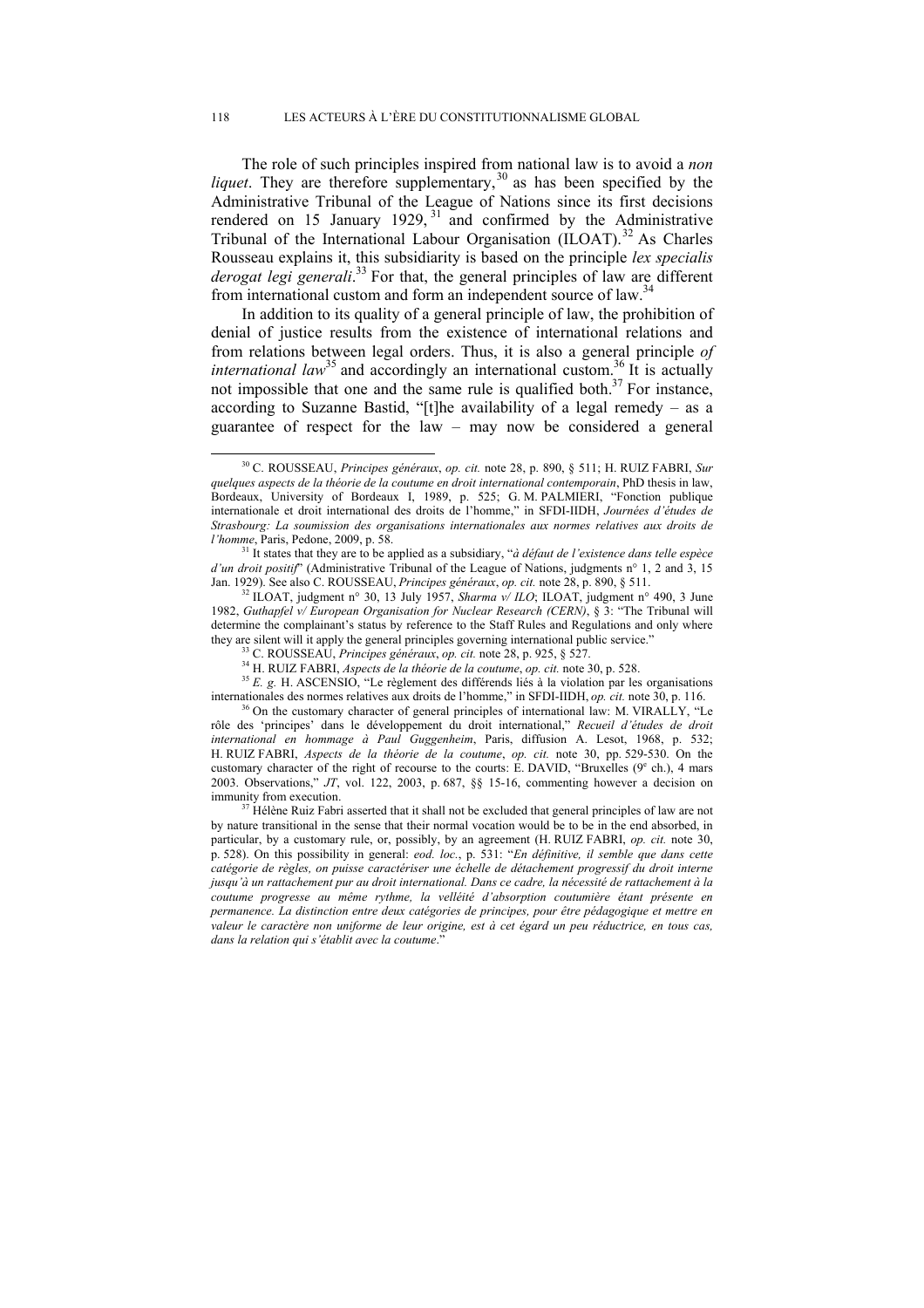principle of law in the sense of Article 38 of the Statute of the International Court. This is so by virtue of a customary international rule, that international organizations today appear bound to establish legal remedies for the good of all their personnel and of those who may invoke statutory rules  $[...]$ ."<sup>38</sup>

International organisations are bound by international custom in the relationship with their staff members,  $39$  so they are also bound by the general principle which prohibits the denial of justice. For instance, the ICJ considered in its 1954 advisory opinion that "[i]t would, in the opinion of the Court, hardly be consistent with the expressed aim of the Charter to promote freedom and justice for individuals and with the constant preoccupation of the United Nations […] to promote this aim that it should afford no judicial or arbitral remedy to its own staff for the settlement of any disputes which may arise between it and them."40

Only one year earlier, the ILOAT considered that "the Administrative Tribunal, by virtue of the very purpose for which it was created, should be considered as governed by general legal principles (*instance de droit commun*) with the necessary powers to guarantee the security of employment of all officials attached to the International Labour Organisation [(ILO) and that,…] in the absence of […] specific conditions being provided, they [officials attached to the ILO] cannot be left without any right of appeal."<sup>41</sup> In 1968 it stated even more explicitly: "While the Staff Regulations of any organisation are, as a whole, applicable only to those categories of persons expressly specified therein, some of their provisions are merely the translation into written form of general principles of international civil service law; these principles correspond at the present time to such evident needs and are recognised so generally that they must be considered applicable to any employees having any link other than a purely casual one with a given organisation, and consequently may not lawfully be ignored in individual contracts. This applies in particular to the principle that

 <sup>38</sup> S. BASTID, « U. N. Administrative Tribunals », *op. cit.* note 28, pp. 309-310. See also G. NOVAK, A. REINISCH, "Desirable standards for the design of administrative tribunals from the perspective of domestic courts," in E. OLUFEMI (ed.), *The Development and Effectiveness of International Administrative Law: On the Occasion of the Thirtieth Anniversary of the World Bank* 

<sup>&</sup>lt;sup>9</sup> ILOAT, jugdment n° 630, 5 Dec. 1984, *Rudin* (n° 3) v/ ILO, § 5: "The rights and duties of international officials are not determined exclusively by the Staff Regulations. Custom and usage matter as well and indeed they do no more than consecrate general principles which are embodied in the law in most countries." See also CA The Hague, 4 July 2011, *X v/ EPO*, application n° 200.065.887/01, § 16, referring to international custom, international Human Rights conventions and general principles of law.<br><sup>40</sup> ICJ, *Advisory Opinion of July 13th, 1954*, *op. cit.* note 6, p. 57, concerning the UN.<br><sup>41</sup> ILOAT, judgment n° 11, 12 Aug. 1953, *Micheline Desgranges v/ ILO*.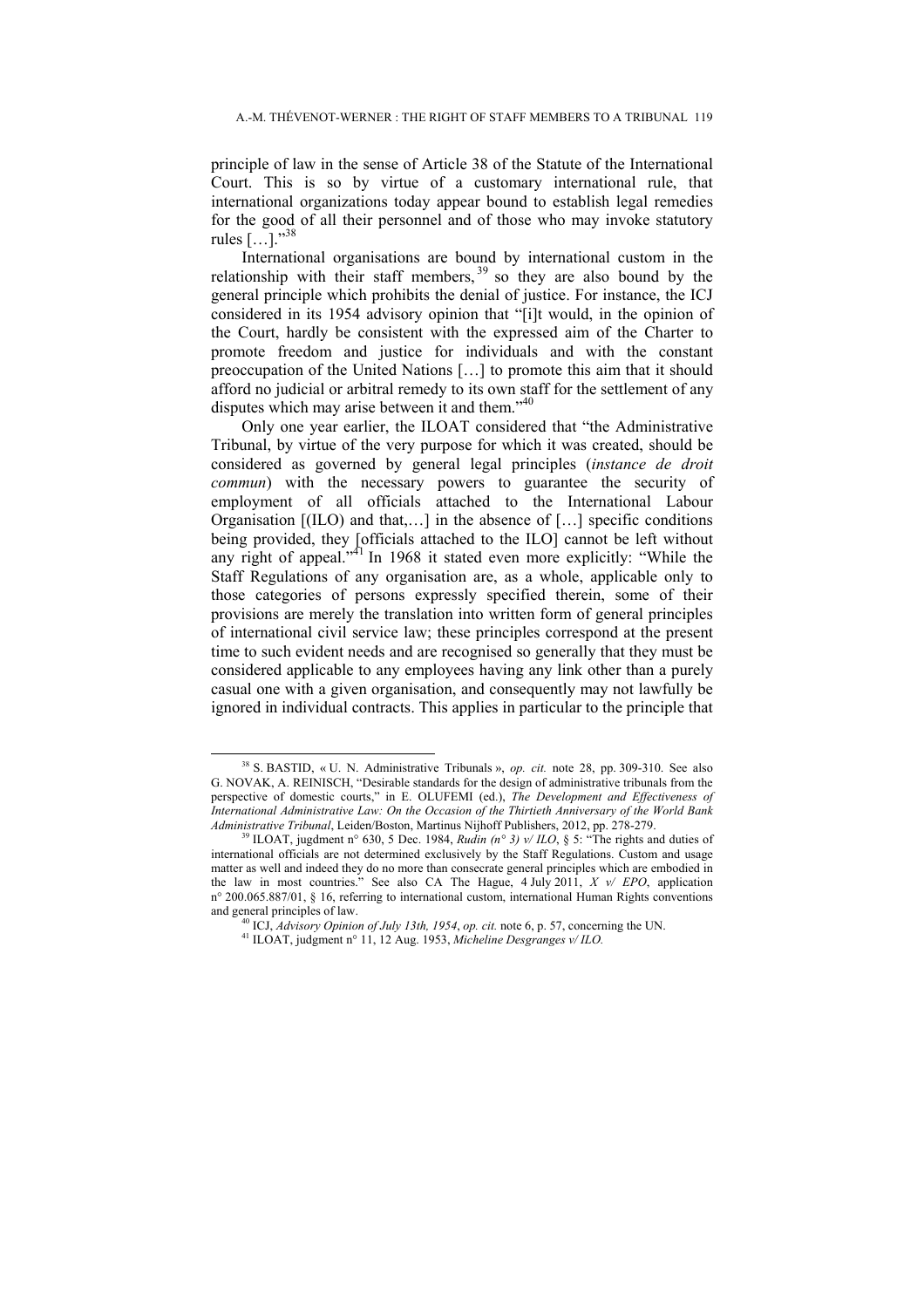any employee is entitled in the event of a dispute with his employer to the safeguard of some appeals procedure."<sup>42</sup>

Since then, the ILOAT has on several occasions given full effect to the right to appeal,<sup>43</sup> taking it even beyond the right to access to a court, for instance concerning internal administrative proceedings,<sup>44</sup> and continues to apply it.  $45$  Also the Administrative Tribunal of the Council of Europe affirms that international agents have to have access to a jurisdiction which judges the disputes in which they are involved<sup>46</sup> and the new United Nations Appeals Tribunal (UNAT) considers this principle in a similar manner.<sup>47</sup>

*Maria Grazia Loria-Albanese v/ Secretary General*, § 22: "*les agents internationaux ont droit à ce qu'une juridiction statue sur les différends qui les concernent*."

 <sup>42</sup> ILOAT, judgment n° 122, 15 Oct. 1968, *Chadsey v/ Universal Postal Union (UPU).*

<sup>43</sup> *E. g.* ILOAT, judgment n° 885, 30 June 1988, *West (n° 10) v/ EPO*, § 2: "An EPO staff member […] has the right to submit an internal appeal and, if still dissatisfied, to appeal ultimately to the Tribunal. The existence of the right is in the interest of both sides since it serves to maintain harmony, general efficiency and good morale in the Organisation," confirmed by ILOAT, judgments n° 1328, 31 Jan. 1994, *Bluske (n° 3) v/ World Intellectual Property Organisation (WIPO)*, § 13; n° 1451, 6 July 1995, *Hamouda et al. v/ UPU*, § 28: "and any conflict of jurisdiction must invariably be so resolved as to allow no judicial void where conflicting jurisdictions decline competence;" n° 1660, 10 July 1997, *Aschenbrenner (n° 2), Tanner-Zwettler, Girod and Hertzschuch v/ European Free Trade Association*, § 15: "According to Judgment 1330 (*in re Bangasser and others*) of 31 January 1994 and other precedents, the right to appeal to an international administrative tribunal forms part of the essential safeguards that international civil servants must enjoy. The defendant surely realised that access to the Tribunal formed part of its staff's acquired rights;" n° 1773, 9 July 1998, *Cissé (n° 1 and 2) v/ ILO*, § 6, accepting its competence, because the deputy director had refused the applicants request for arbitration, *i. e.* the procedure provided for by the parties; n° 2139, 15 July 2002, *Mr. D. H. U. v/ International Atomic Energy Agency*, § 6: "The right of international officials to resort to all internal and jurisdictional remedies available to them without detriment to their career is an essential guarantee to which the Tribunal attaches the greatest importance;" n° 2232, 16 July 2003, *Bustani v/ Organisation for the Prohibition of Chemical Weapons*, § 9: "Although the procedural rules governing appeals by staff members to the Tribunal do not appear to be appropriate to the case of the Director-General [...], that weakness cannot deprive him of his right, as an international civil servant, to come before the Tribunal."

<sup>&</sup>lt;sup>44</sup> E. g. ILOAT, judgment n° 451, 14 May 1981, *Dora Dobosch v/ Pan American Health Organisation*, § 8: "But when the proceedings have been allowed to deteriorate to a point at which there is a denial of justice, that is, when the delay is inordinate and inexcusable, such an intention can be inferred." See also ILOAT, judgments n° 2551, 12 July 2006, *Mrs. M. P. v/ International Telecommunication Union*, § 13; n° 3144, 4 July 2012, *Ms. S. N. G. v/ WIPO*, § 8.<br><sup>45</sup> ILOAT, judgment n° 2715, 6 Febr. 2008, *Mr. M. Z. v/ Customs Co-operation Council*, § 13:

<sup>&</sup>quot;[…] An international organisation commits a serious breach of the general principles of law by violating, through such conduct, international civil servants' right of appeal, especially to the Tribunal." (In order to obtain payment of the sum in question, the complainant had to renounce all means of appeal, pursuant to a unilateral act from the Secretary General). 46 Council of Europe Administrative Tribunal, application n° 255/1999, 22 March 2000,

<sup>47</sup> UNAT, judgement n° 2011-UNAT-116, 11 March 2011, *Iskandar v/ Secretary General of the United Nations*, § 28: "Without access to the administration of justice system within the United Nations, Iskandar would have no right to an effective remedy from the competent tribunal in respect of administrative decisions taken by [African Union/United Nations Hybrid operation in Darfur,] UNAMID. This would be a denial of justice." The principle was also affirmed in judgement n° 2011-UNAT-120, 11 March 2011, *Gabaldon v/ Secretary General of the United Nations*, § 29.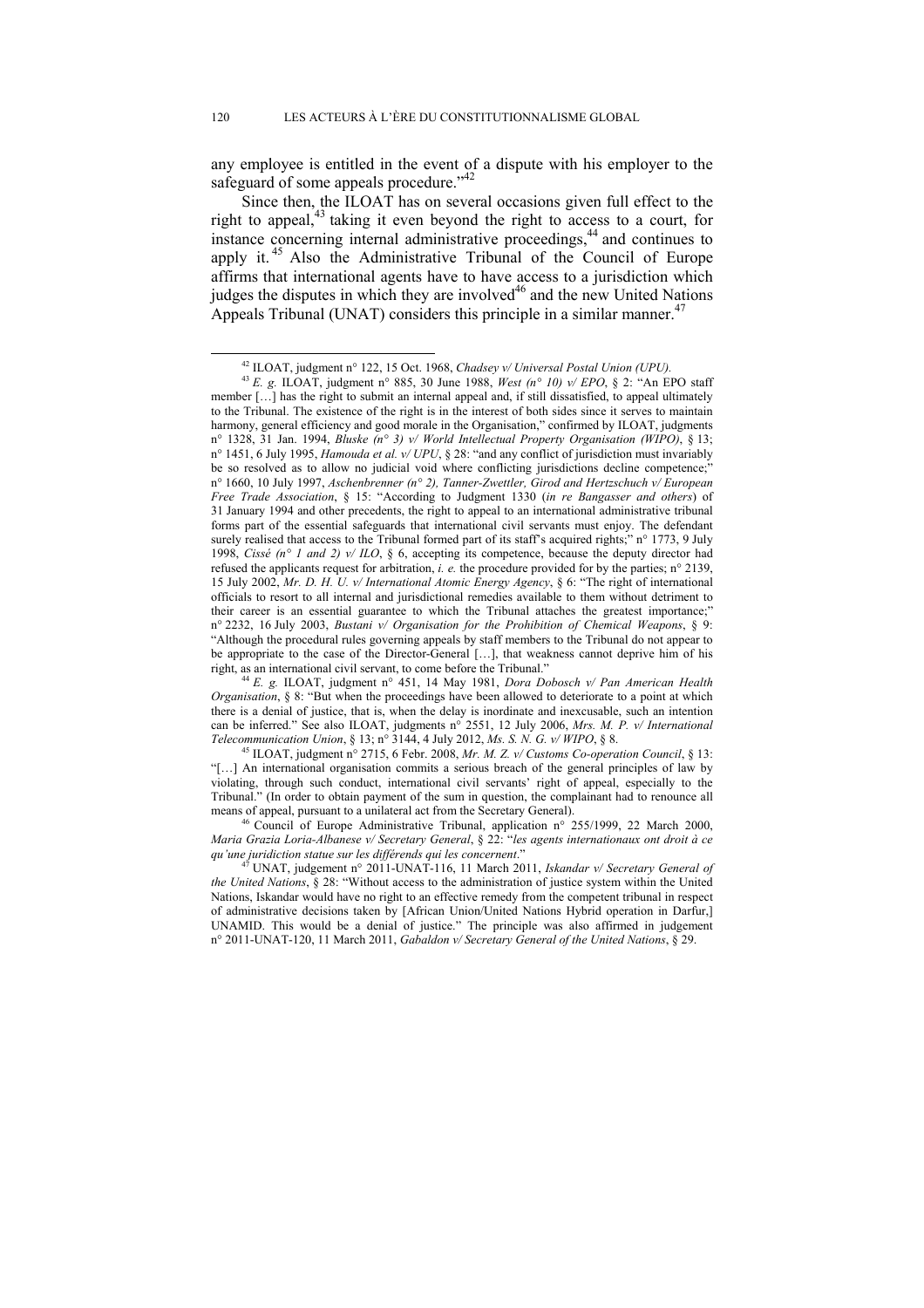It results that international organisations do not only have a "moral and political duty" to set up a jurisdiction for the types of disputes studied here,<sup>48</sup> but also a legal obligation, as the right of recourse to the courts is a general principle of law and even international custom which is opposable to international organisations. However, this solid legal basis does not amount to a *jus cogens* character of the right of recourse to the courts.

# *2. The absence of* jus cogens *character*

At the end of the twentieth century the idea started to emerge that the right to a tribunal falls under *jus cogens*, peremptory norms of general international law. <sup>49</sup> The legal consequences of such a qualification are defined in the first sentence of article 53 of the Vienna Convention on the Law of Treaties (VCLT): "[a] treaty is void if, at the time of its conclusion, it conflicts with a peremptory norm of general international law." $50$ 

Although it is true that national judges in Europe cannot declare a treaty granting immunity from jurisdiction to an international organisation void, what they do is to set aside one of the two rules after having struck a balance between the rule granting immunity and the right to legal remedy. In doing so, they consider that the two legal rules are situated at the same level in the hierarchy of norms under international law:<sup>51</sup> one exists according to an international agreement and the other by virtue of international custom.

As an exception, the Italian *Corte Suprema di Cassazione* referred in its decision *Pistelli versus Istituto universitario europeo* to article 6 of the European Convention on Human Rights, read together with article 6 (2) of the

 <sup>48</sup> A. PELLET, *Recherche sur quelques questions d'actualité. L'exemple de l'OCDE: Les voies de recours ouverts aux fonctionnaires internationaux*, Paris, Pedone, 1982, pp. 15-16. 49 C. DOMINICÉ, "Observations sur le contentieux des Organisations internationales," *op. cit.* 

note 8, p. 638; M. AUDIT, "Immunité de juridiction des organisations internationales et droit à un procès équitable," *RCDIP*, vol. 93, 2004, p. 418: "*L'arrêt [de la Cour d'appel de Paris du 7 oct. 2003, Banque africaine de développement c/ M. A. Degboe] a donc implicitement avalisé la présence d'une hiérarchie, matérielle cette fois-ci, des normes issues du droit international public. On rejoint alors l'idée selon laquelle il existerait un jus cogens au regard de ce dernier ordre juridique, des règles véhiculant des principes si fondamentaux qu'elles se placent au-dessus des autres*," slightly adjusting this idea on p. 419; M. G. PALMIERI, "Fonction publique internationale," *op. cit.* note 30, p. 58: "*La valeur juridique des principes généraux du droit, caractérisée par l'impérativité, et la non-dérogeabilité, les apparente au jus cogens. Tel est également l'avis d'une certaine doctrine, notamment sud-américaine*;" C. F. AMERASINGHE, "Accountability of International Organisations for violations of the Human Rights of Staff," in J. WOUTERS et al. (eds.), *Accountability for Human Rights Violations by International* 

*CORGANISATIONS*, Antwerp/Cambridge/Portland, Intersections, *Treaty Series*, vol. 1155, p. 331, entered into force on 27 Jan. 1980, art. 53. 51 P. SANDS, P. KLEIN, *Bowett's Law of International Institutions*, London, Thomson

Reuters Limited, 6<sup>th</sup> ed. 2009, p. 499, § 15-054.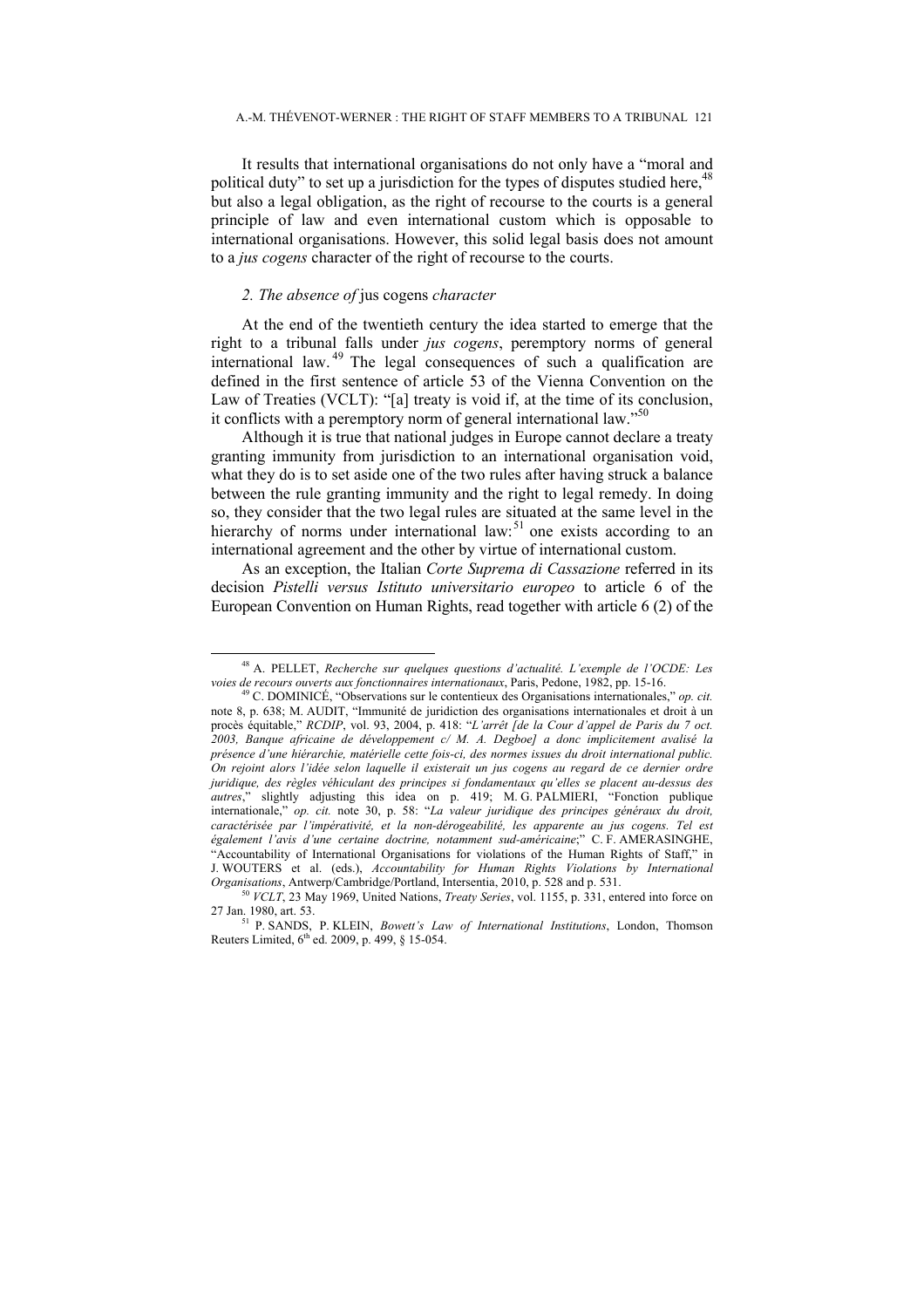Treaty on European Union<sup>52</sup> as "*jus cogens*" of European "institutionality."<sup>53</sup> However, it limited the effect of this norm to the legal order of the European Institutions, it did not even consider that there was a breach of that norm, and upheld in the end the Institute's jurisdictional immunity. Furthermore, the Court did not qualify the right of recourse to the court as a *jus cogens*  right later on in similar cases, even though it refused the jurisdictional immunity.54 It is therefore doubtful whether the Italian *Corte Suprema di Cassazione* seeks to uphold its qualification, or even meant peremptory norms of international law in general when referring to *jus cogens*. It should also be noted that, even in the sphere of application of the European Convention on Human Rights, the right of recourse to the courts is not protected by article 15 of this Convention and, consequently, does not amount to a non-derogable right or to *jus cogens*. 55

If the right of recourse to the courts were a rule of *jus cogens* character, the international administrative tribunals would have to declare themselves competent at all times, which they do not do as they carefully respect the limits set by their statutes.<sup>56</sup> Moreover, immunity from jurisdiction of international organisations would be unlawful as such because it aims at prohibiting access to national courts. But this is not the case as its precise

54 Italian *C. Sup. Cass.*, 19 Febr. 2007, *Drago v/ Istituto internazionale per le risorse*, n° 3718,

 <sup>52</sup> EU, Official Journal of the European Communities, C 325/5, 24 Dec. 2002, *Consolidated version of the Treaty on European Union*, art. 6 (2): "The Union shall respect fundamental rights, as guaranteed by the European Convention for the Protection of Human Rights and Fundamental Freedoms signed in Rome on 4 November 1950 and as they result from the constitutional traditions common to the member states, as general principles of Community law." 53 Italian *Corte Suprema di Cassazione*, 28 Oct. 2005, *Pistelli v/ Istituto universitario europeo*,

n° 20995, ILDC translation, ILDC 297 (IT 2005), § 14.3: "*L'istituto, del resto, è stato creato da paesi aderenti all'Unione europea per valorizzare il patrimonio culturale ell'Europa e le sue tradizioni costituzionali, nonché le sue istituzioni; non poteva, quindi, fondarsi su di una convenzione in contrasto con un valore cardine dell'istituzionalità europea e del suo ius cogens, valore consacrato dall'art. 6, par. 2, del Trattato sull'Unione […] letto in connessione con l'art. 6 della Convenzione europea di diritto dell'uomo e l'art. 46, lett. d), dello stesso Trattato UE (si veda anche l'art. 14 del Patto sui diritti civili e politici) – e dall'art. II-47, par. 2, della Carta fondamentale deil diritti dell'Unione*."

<sup>§ 7. 55</sup> See also E. DAVID, "Bruxelles," *op. cit.* note 36, p. 687, n° 17. Furthermore, the Swiss *Tribunal fédéral* has confirmed in 2008 in a case concerning the application of Security Council resolutions, that the right of recourse to the courts as it is inscribed in art. 14 of the International Covenant on Civil and Political Rights and in art. 6 of the Eur. Conv. H. R. is not a peremptory norm of general international law and that conceiving a regional *jus cogens* would be inconsistent with article 53 of the Vienna Convention (Swiss *Tribunal fédéral*, 23 Jan. 2008, *Nada v/ Seco*, BGE 133 II 450 (2007), § 8.2). 56 See *e. g.* ILOAT, judgement n° 2657, 11 July 2007, *M. R. K. v/ EPO*, § 5: "However

regrettable a decision declining jurisdiction may be, in that the complainant is liable to feel that he is the victim of a denial of justice, the Tribunal has no option but to confirm the well-established case law according to which it is a court of limited jurisdiction and 'bound to apply the mandatory provisions governing its competence', as stated in Judgment 67, delivered on October 1962."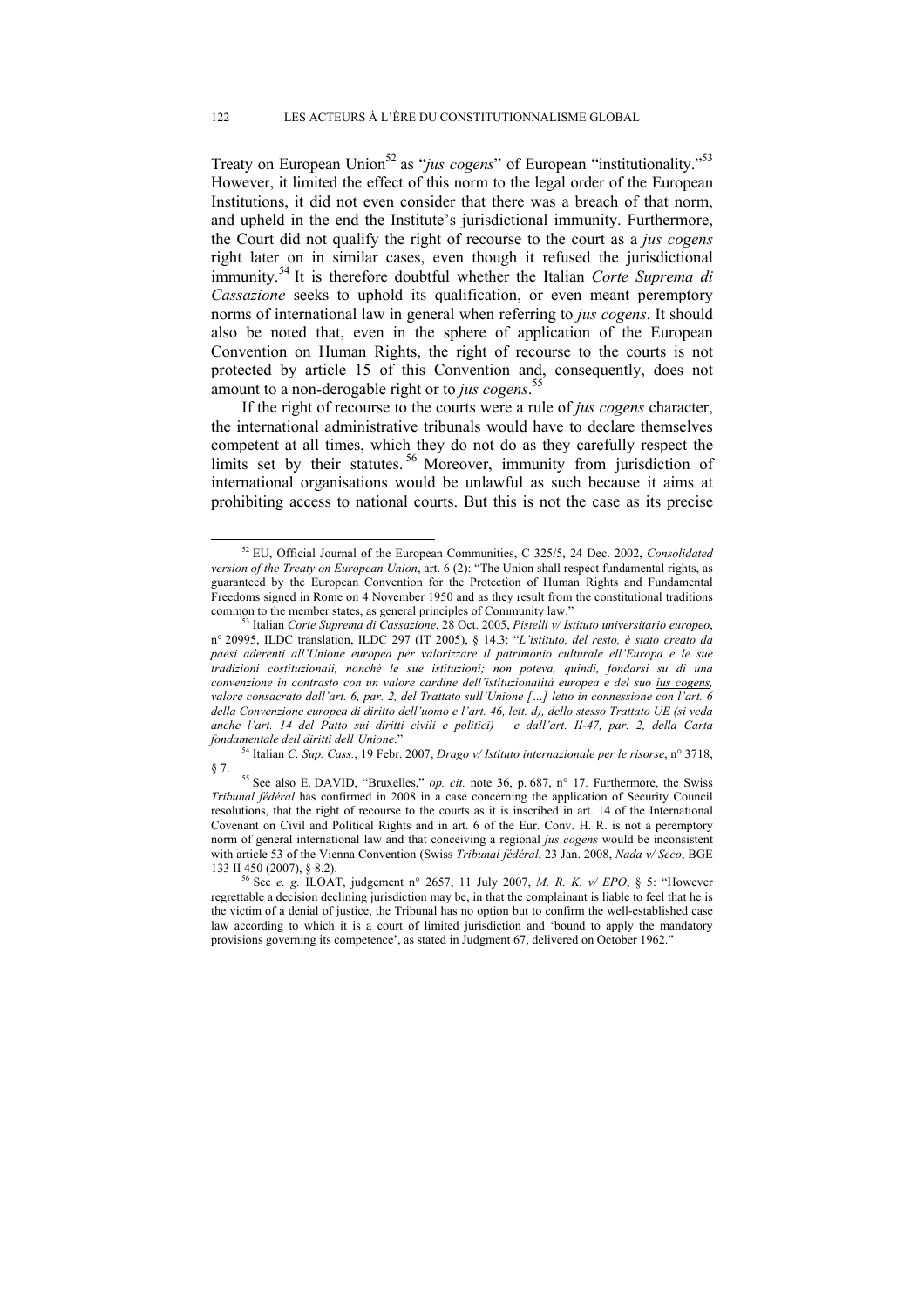*raison d'être* is to ensure international organisations' independence from states<sup>57</sup> and to guarantee equal treatment of all staff members. It avoids heterogeneity in the national case law regarding international organisations<sup>58</sup> and thus forum shopping. Such immunity is for these reasons of much use and not a "shameless fraud."59 Consequently, the right of recourse to the courts is not a rule of *jus cogens* character.<sup>60</sup>

It also should be noted that there is no need to qualify the right of recourse to the courts as a rule of *jus cogens* character, $61 \text{ since its customary}$ nature already obliges international organisations to respect the prohibition of the denial of justice.

# B. *– The prohibition of denial of justice: a fundamental national rule*

In practice, national judges refer neither to the general principle nor to international custom when striking a balance between the right of recourse to the courts and the jurisdictional immunity of international organisations. They prefer to apply rules inherent to their own legal order. In the domestic law of European states, three different legal bases of the right of recourse to the courts are being applied: article 6 (1) of the European Convention on Human Rights, the right of recourse to the courts as a principle of constitutional value (1) and the national conception of the international public policy (2).

 <sup>57</sup> *E. g.* I. SEIDL-HOHENVELDERN, *Die Immunität internationaler Organisationen in Dienstrechtsstreitfällen: Rechtsgutachten für Eurocontrol*, Berlin, Duncker & Humblot, 1981, pp. 13, 31.<br><sup>58</sup> *E. g.* I. SEIDL-HOHENVELDERN, *Rechtsgutachten*, *eod. loc.*, pp. 13, 19.<br><sup>59</sup> It was indeed qualified as such by G. L. RIOS, E. P. FLAHERTY, "International

organization reform or impunity? Immunity is the problem," *ILSA J. Int'l & Comp. L.*, vol. 16, 2010,

<sup>&</sup>lt;sup>60</sup> See also J.-F. FLAUSS, "Droit des immunités et protection internationale des droits de l'homme," *RSDIE*, vol. 10, 2000, p. 306; E. DAVID, "Bruxelles," *op. cit.* note 36, p. 686, §§ 6, 17; H. FOX, in I. PINGEL, *Droit des immunités et exigences du procès équitable*, Paris, Pedone, 2004, p. 73; J.-F. FLAUSS, "Immunités des organisations internationales et droit international des droits de l'homme," in SFDI-IIDH, *op. cit.* note 30, pp. 81-83; G. FASANO, *Relecture contemporaine des privilèges et immunités des organisations intergouvernementales et autres entités internationales*, PhD thesis, Paris, University Paris 1, 2010, pp. 256-257; S. EL SAWAH, *Immunités des États et des organisations internationales*, *op. cit.* note 28, p. 427. <sup>61</sup> See A. REINISCH, U. A. WEBER, "In the shadow of Waite and Kennedy: the

jurisdictional immunity of international organizations, the individual's right of access to the courts and administrative tribunals as alternative means of dispute settlement," *IntlOrgLRev*, vol. 1, 2004, p. 93.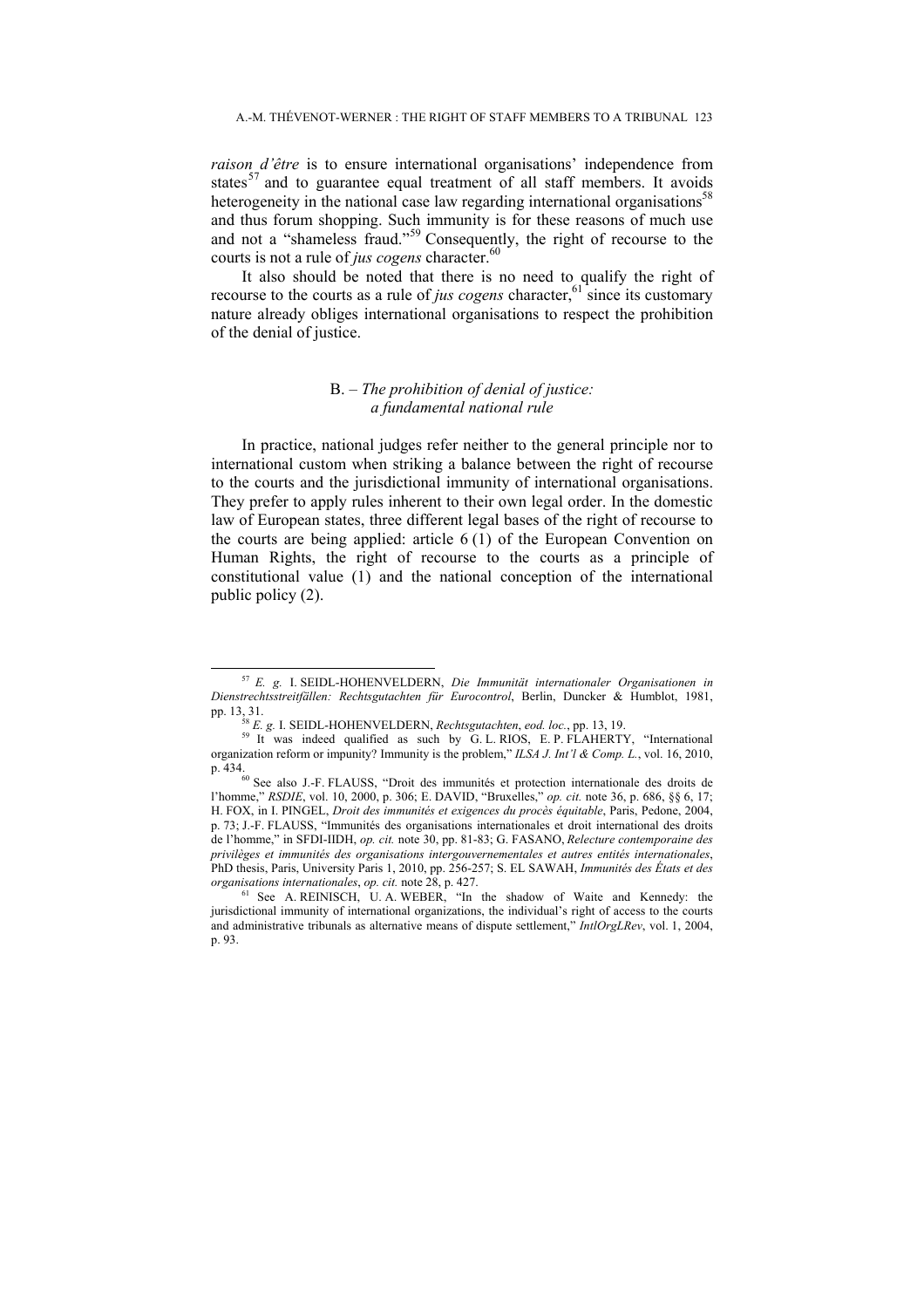### *1. A principle rooted in the national legal orders*

The Belgian,<sup>62</sup> the Dutch<sup>63</sup> and the Swiss<sup>64</sup> judges, for instance, tend to take for basis article 6 (1) of the European Convention on Human Rights. However, international organisations are usually not parties to this Convention<sup>65</sup> and, by virtue of the principle *pacta tertiis nec nocent nec* prosunt,<sup>66</sup> article 6 (1) of the Convention is not binding on international organisations.67 Here, this rule is not applied as a rule of an international treaty, but as a rule that forms an integral part of the national legal order, which, again, is not opposable as such to international organisations.<sup>68</sup>

The ECtHR on the other hand could refer to this article 6 (1) because it only examined whether the states parties to the Convention complied with it. So, it does not directly pass judgement on the international organisation which is the employer, unlike the national courts.

The advantage of the reference to the Constitution of the forum state, especially by the German<sup>69</sup> and the Italian<sup>70</sup> judges, is that it underlines that the right of recourse to the courts is a condition of the separation of powers and is one of the conditions *sine qua non* of the *Rechtsstaatlichkeit*. Nevertheless, this rule only takes effect in the domestic legal order. Is there therefore an operational link between legal orders missing to be able to oppose this rule to international organisations?

 <sup>62</sup> Brussels *Tribunal de Travail*, 1 Febr. 2005, *Auditeur du Travail v/ Chapman, NATO, NACMA and the Belgian State*; Brussels *Tribunal de Travail*, 17 Sept. 2003, *Siedler v/ WEU*, *JT*, vol. 123, 2003, pp. 617-619; Belgian *Cour de cassation*, 21 Dec. 2009, *WEU v/ Siedler*,

<sup>&</sup>lt;sup>63</sup> Hoge Raad der Nederlanden, 23 Oct. 2009,  $Xc/EPO$ , 08/00118.<br><sup>64</sup> Swiss CA, Canton of Geneva, 25 March 2009, op. cit. note 25, § 3.<br><sup>65</sup> Leaving besides the case of the EU, which committed to adhere to the convention of the Treaty on the functioning of the EU, signed on 13 Dec. 2007, and came into force on 1 Dec.

<sup>2009). 66</sup> *I. e.* the international custom taken up by the art. 34 and 35 of the *VCLT*, 23 May 1969, *op. cit.* note 50, and taken up *mutatis mutandis* by the art. 34 and 35 of the *VCLT between States and International Organisations or between International Organisations*, doc. A/CONF/129/15,

<sup>21</sup> March 1986, not yet in force.<br><sup>67</sup> French *Cass. soc.*, 11 Febr. 2009, *De Beaugrenier v/ UNESCO*, application n° 07-44240, implicitly; *Cass. soc.*, 29 Sept. 2010, *Illemassene v/ OECD*, application n° 09-41030, implic

 $68$  VCLT, 23 May 1969, op. cit. note 50, art. 27, first sentence, taken up mutatis mutandis by the *VCLT between States and International Organisations or between International Organisations*, *op. cit.* note 66, art. 27 (1).

<sup>69</sup> German *BVerfGE*, *Eurocontrol II*, *op. cit.* note 15, §§ 79-100; *BVerfGE*, 27 Jan. 2010, *S. v/ EPO*, 2 BvR 2253/06, § 20. 70 Italian *C. Sup. Cass.*, *Pistelli v/ Istituto universitario europeo*, 28 Oct. 2005, n° 20995,

<sup>§§ 14-14.3;</sup> *C. Sup. Cass.*, *Drago v/ Istituto internazionale per le risorse*, 19 Febr. 2007, n° 3718, § 6.5.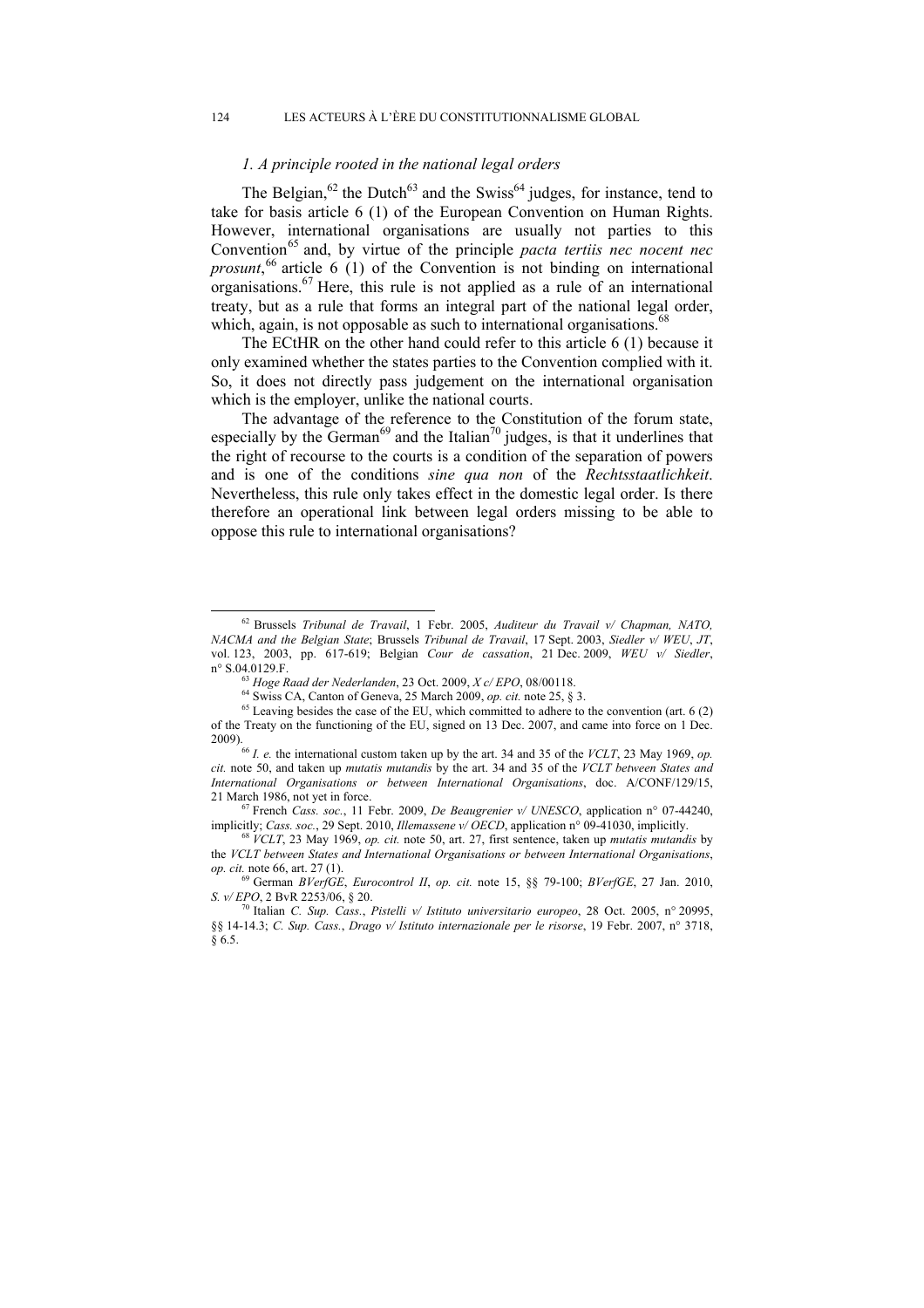The third solution is to refer to the *ordre public international*, the international public policy, as done by the French judges since the case *Degboe versus African Development Bank*, of 25 January 2005.<sup>71</sup>

### *2. The international public policy as a possible junction*

In French law, the term *ordre public international* is borrowed from private international law. If one adopts a general conception of this branch of law of which no unambiguous definition exists, $^{72}$  it is an instrument to manage the plurality of laws.<sup>73</sup> As some public actors have developed activities which do not necessarily require the exercise of public-authority powers but are rather of a private nature, this branch of law is not only applied to international relations between private persons, but also to cases between a private person and a public entity.<sup>74</sup> Thus, the rules on competence, such as the prohibition of denial of justice, falling under private international law might be applied to disputes involving international organisations before national courts.<sup>7</sup>

The concept of international public policy aims at "limiting the application of the foreign law to the extent that its rules are incompatible with the essential principles of the law of the forum state.<sup> $76$ </sup> It may precisely with the essential principles of the raw of the rotation such as the right to an effective remedy<sup>77</sup> safeguard constitutional values, such as the right to an effective remedy<sup>77</sup> which implies the right of recourse to an independent and impartial body,

<sup>75</sup> I. PINGEL, "De l'immunité de juridiction des organisations internationales constitutive d'un déni de justice," *RCDIP*, vol. 94, 2005, pp. 477-483. 76 J. SALMON (dir.), *Dictionnaire*, *op. cit.* note 7, p. 788: "*limiter l'application de la loi* 

 <sup>71</sup> French *Cass. soc.*, 25 Jan. 2005, *Degboe v/ Banque africaine de développement*, application n° 04-41012. 72 For other definitions, see for instance J. SALMON (dir.), *Dictionnaire*, *op. cit.* note 7,

pp. 386-387. 73 P. FRANCESCAKIS, "Introduction à l'édition française," in S. ROMANO, *L'ordre juridique*, Paris, Dalloz, 1975, pp. xv-xvi: "*Ce que fait en réalité le droit international privé quand il opère de la sorte – et ce qu'il fait de manière plus apparente que le droit international dit public – c'est gérer un pluralisme juridique*"; D. BUREAU, H. MUIR WATT, *Droit international privé*, t. I,

Paris, Puf, 2007, p. 32, § 14: "*[un] instrument de gestion de la diversité des droits*." 74 G. GOLDSTEIN, E. GROFFIER, *Droit international privé*, t. I, Cowansville (Canada), Les

*étrangère dans la mesure où les dispositions de celle-ci sont incompatibles avec des principes essentiels de la loi du for*." 77 Professor Nicolas MAZIAU, legal secretary to the Criminal Chamber of the French *Cour de* 

*cassation*, affirmed twice, in his conferences on 25 Feb. 2013, "*La Cour de cassation et le droit international*," organised by university Paris 2, and on 25 Apr. 2013, "*La reception du droit international public par la Cour de cassation*," organised by University Paris 1, that the *ordre public international* to which the Court refers in the decisions studied here aims at applying the right to an effective remedy as enshrined in article 13 Eur. Conv. H. R. 78 P. MERTENS, *Le droit de recours effectif devant les instances nationales en cas de* 

*violation d'un droit de l'homme*, Bruxelles, Ed. de l'Université de Bruxelles, 1973, pp. 78-79: "*On voit mal, en effet, comment un recours 'effectif' – si on donne à cette 'effectivité' tout son sens –*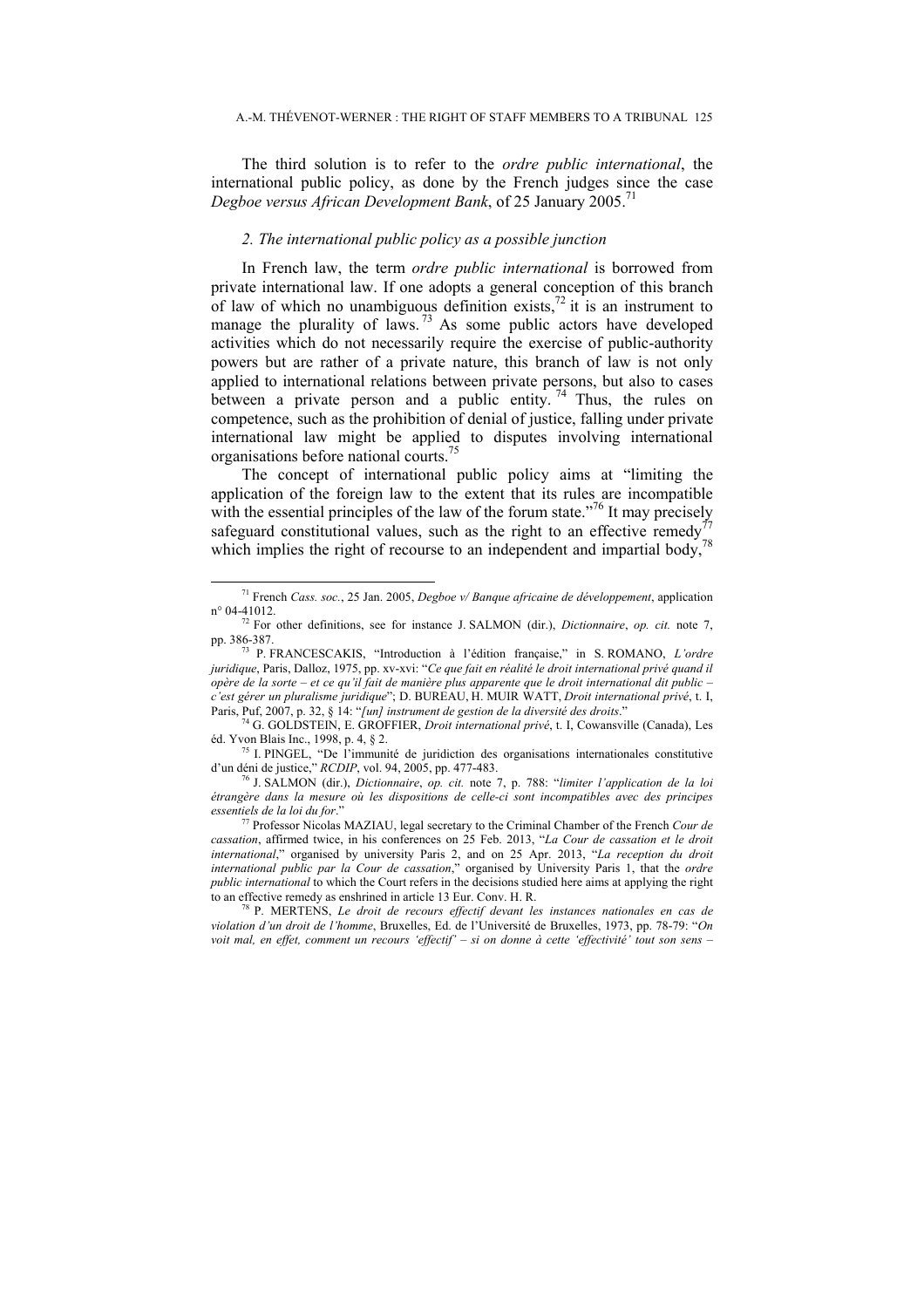*i. e.* a court, as a keystone of the principle of the *Rechtsstaatlichkeit*. The French judges seem to pursue on this point the same objective as their German and their Italian colleagues.<sup>79</sup>

Furthermore, the joint action of the states, creating an international organisation, gives birth to a new partial legal order.<sup>80</sup> This legal order is internal to that body and comes immediately in the scope of international law,<sup>81</sup> which distinguishes it from the domestic legal order of each state. For this reason, and by virtue of the rule that "[a] party [to a treaty] may not invoke the provisions of its internal law as justification for its failure to perform a treaty,"82 neither private international law, nor constitutional law of the forum state may be applied in their entirety to a dispute between an international organisation and its staff members.

Nevertheless, because of the dual and deep rootedness of the right of recourse to the courts both in national law, as a principle of constitutional value, and in international law as a general principle of international law, there is continuity in the content transported by the two norms, which exceptionally allows opposing a national rule against an international organisation.<sup>83</sup> This continuity is also present in the Belgian, the Dutch and the Swiss, respectively the German and the Italian solutions, which are consequently also opposable to an international organisation.

Even though the principal aim of the *ordre public international* is to protect fundamental national values of the forum state, $84$  this does not hinder

 $\overline{a}$ 

*pourrait être introduit auprès d'un organe qui n'offre pas certaines garanties d'indépendance. Et on voit tout aussi mal comment on pourrait, dans toutes les hypothèses, garantir l'indépendance d'un organe politique*." p. 85: "*Mais un recours effectif […] devra présenter des garanties minimales de* 

*compétence, d'indépendance et d'impartialité*". 79 German *BVerfGE*, *Eurocontrol II*, *op. cit.* note 15, § 79; Italian *C. Sup. Cass.*, *op. cit*.

note 70. 80 E. LAGRANGE, *La représentation institutionnelle dans l'ordre international*, La Haye/Londres/New York, Kluwer Law international, 2002, p. 46; J. SALMON (dir.), *Dictionnaire*, *op. cit.* note 7, p. 786: "*Ordre juridique. A. Ensemble de règles de droit, constituant un système* 

<sup>&</sup>lt;sup>81</sup> See *e. g.* Swiss CA, Canton of Geneva, 25 March 2009, *op. cit.* note 25,  $\S$  2.<br><sup>82</sup> *VCLT*, 23 May 1969, *op. cit.* note 50, art. 27, first sentence, taken up *mutatis mutandis* by the *VCLT between states and International Organisations or between International Organisations*, *op. cit.* note 66, art. 27 (1).

<sup>83</sup> See also E. DAVID, "Bruxelles," *op. cit.* note 36, p. 687, § 15: "*les droits de la personne [ne relèveraient pas] d'une règle supérieure, reconnaissance coutumière qui, comme telle, lierait aussi les organisations internationales?*"; § 16: "*Il en va a fortiori ainsi dès lors que la règle appliquée n'est que l'expression de la 'prééminence du droit' consacrée par la CEDH dans son préambule (5<sup>e</sup> considérant) et traduisant l'existence d'un ordre public européen. Aucune organisation internationale basée en Europe ne pourrait prétendre être au-dessus d'un système fondé sur la 'prééminence du droit'*." See also A. NOLLKAEMPER, *National Courts and the International Rule of Law*, Oxford/New York, Oxford University Press, 2011, pp. 288-292. 84 *E. g.* L. CORBION, *Le déni de justice en droit international privé*, Aix-en-Provence,

PUAM, 2004, p. 255, § 285: "*l'ordre public reste avant tout une réaction de défense de la société française*." That's one reason why several French scholars criticise the approach chosen by the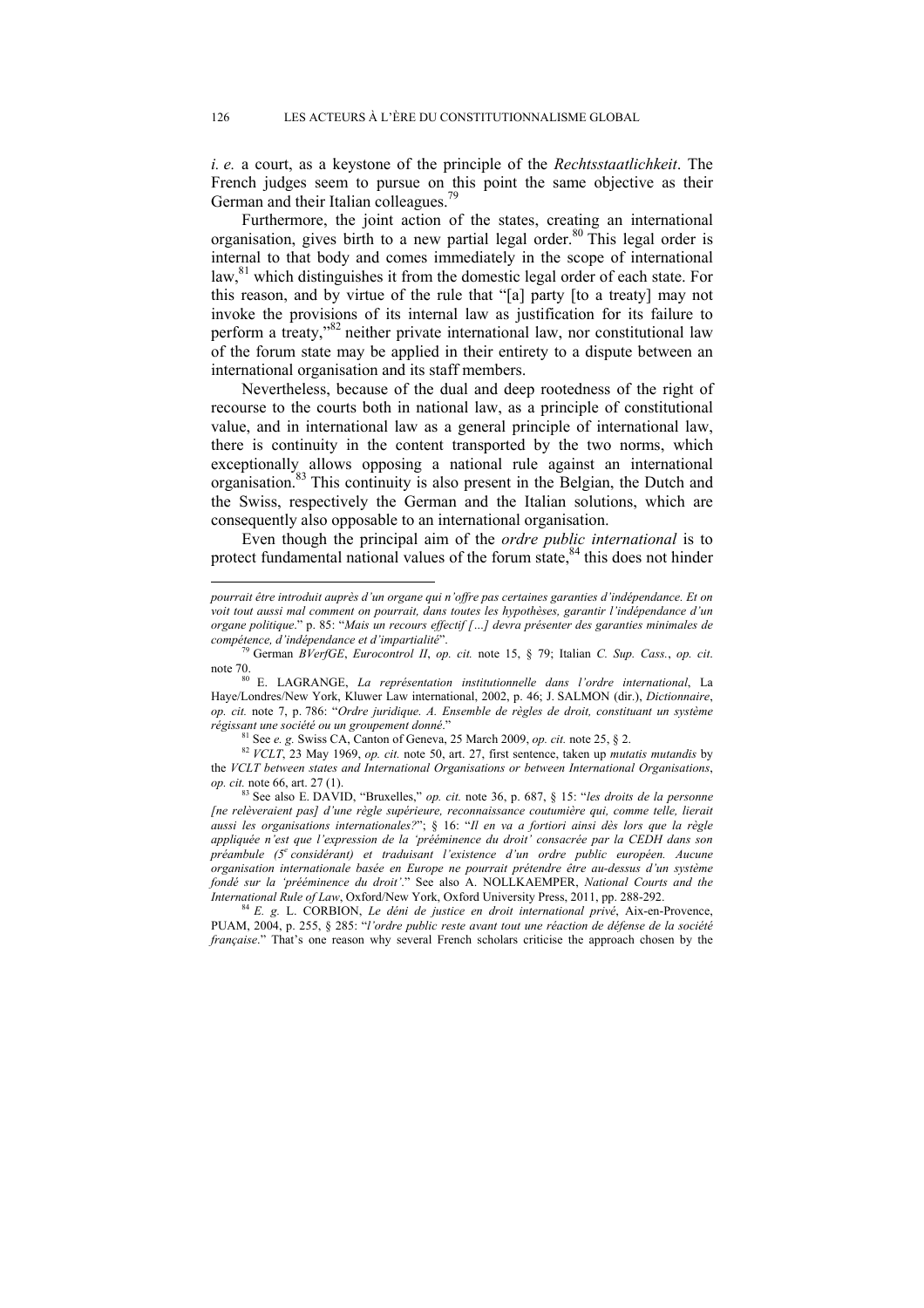a rule of this character from reflecting a principle coming at once under national *and* international law.<sup>85</sup> It has been argued that the French *ordre public international* aims at setting aside a foreign rule.<sup>86</sup> This might be true for matters concerning the substance of a case. But in the special case of the principle prohibiting the denial of justice, it is applied if the forum state is not competent according to its regular (national) rules of competence and if no other *court* has jurisdiction, in order to avoid denial of justice. So, this particular rule may actually "set aside" the rule of the forum state denying a national court's competence. Moreover, the benefit of referring to international public policy is that its vocation is to regulate the relationship between legal orders and may act as an overarching link between them. The specific rule studied here enshrines at the same time the national constitutional principle of the rule of law *and* the international prohibition of denial of justice. In this new domain, international public policy fulfils its historical mission to go beyond the process of the usual application of rules to strive for a concretely satisfying result.<sup>87</sup> This solution contributes in addition to the "internationalisation" of international public policy, as a concept also coming under international public law.<sup>88</sup>

 $\overline{a}$ 

French courts, *e. g. M. FORTEAU*, "L'ordre public 'transnational' ou 'réellement international': L'ordre public international face à l'enchevêtrement croissant du droit international privé et du droit international public," *JDI*, vol. 138, 2011, p. 17, footnote 56: "*La solution n'est, juridiquement, guère convaincante car une norme interne (l'ordre public international) ne peut écarter une norme conventionnelle (l'immunité). Par ailleurs, l'immunité se distingue de la compétence. L'astuce en l'occurrence a consisté à déplacer le débat du plan du droit international public (conflit insoluble de conventions) au plan du droit international privé (raisonnement en termes d'ordre public* 

<sup>&</sup>lt;sup>55</sup> See also G. NOVAK, A. REINISCH, "Desirable standards...," *op. cit.* note 38, pp. 299-300,

<sup>302. 86</sup> S. EL SAWAH, *Immunités des États et des organisations internationales*, *op. cit.* note 28,

P. LAGARDE, *Recherches sur l'ordre public en droit international privé: Thèse pour le doctorat*, Paris, LGDJ, 1959, pp. 237-239, esp. p. 239: "*L'ordre public intervient justement pour redonner sens à et vie à l'ensemble, en procédant aux ajustements nécessaires. […] Sans doute fautil manier cet instrument avec quelque prudence, mais il ne faut plus le considérer a priori comme étant nécessairement l'instrument d'une politique nationaliste. Il faut voir en lui un élément du perfectionnement technique des règles de conflit de lois que leur petit nombre rend trop générales et par là imparfaites. Il faut reconnaître que sans l'ordre public, le droit international privé serait souvent incapable de remplir sa délicate mission d'apporter à des litiges privés leur solution adéquate*;" J. FOYER, "Remarques sur l'évolution de l'exception d'ordre public international depuis la thèse de Paul Lagarde," pp. 285-302, in M.-N. JOBARD-BACHELLIER, P. MAYER (dir.), *Mélanges en l'honneur de Paul Lagarde. Le droit international privé: esprit et méthodes*, Paris, Dalloz, 2005, p. 295.<br><sup>88</sup> For other scopes, see M. FORTEAU, "L'ordre public 'transnational'," *op. cit.* note 84,

pp. 3-49, esp. p. 9, § 15: "*l'ordre public international (au sens du droit international privé) est soumis aujourd'hui à un processus non pas seulement de 'transnationalisation' […], mais aussi d'internationalisation (au sens du droit international public, c'est-à-dire au sens où l'ordre public international trouve désormais une partie de son ancrage dans le droit international public dont il épouse alors la nature et le régime des sources et des normes)*;" E. ROBERT, "The jurisdictional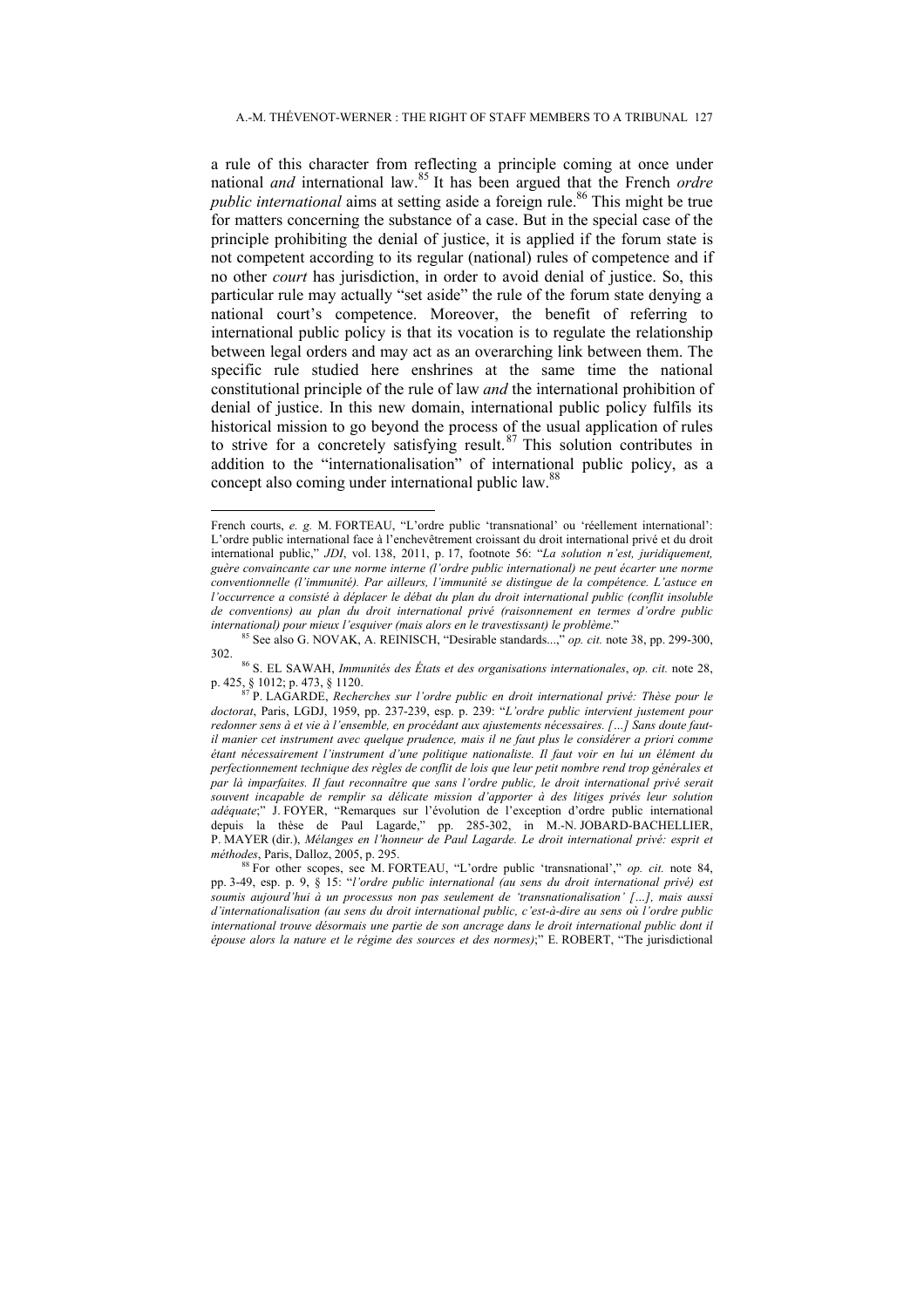It would be premature to conclude from a study encompassing exclusively the practice in Europe that the right to access to the courts constitutes a rule of truly international public policy character.<sup>89</sup> However, taking into account the conclusions concerning the customary nature of the right of recourse to the courts and the absence of its *jus cogens* character, it results that according to international law the international rules of international public policy do not necessarily amount to *jus cogens*.<sup>9</sup>

As the national judges and the judges of the ECtHR are the ones applying these rules, they also hold the power to interpret their scope. The French *Cour de cassation* for instance makes it clear in the decisions following *Degboe versus African Development Bank* that it applies the French conception of the international public policy.<sup>91</sup> From this arises the question whether the standard applied to examine the existence of legal recourse open to staff members within international organisations is high enough to guarantee the rule of law.

# II. THE CAUTIOUS IMPLEMENTATION OF THE RIGHT OF RECOURSE TO THE COURTS

In practice, one observes that domestic judges and the judges of the ECtHR are rather careful while applying the right of recourse to the courts and usually prefer to uphold immunity (A). In doing so, they do not draw all the conclusions from the existence of the right to a legal remedy (B).

 $\overline{a}$ 

immunities of international organizations: the balance between the protection of the organizations' interests and individual rights," in N. ANGELET et al*.*, *Droit du pouvoir, pouvoir du droit: Mélanges offerts à Jean Salmon*, Bruxelles, Bruylant, 2007, p. 1453: so, "[i]n that context, the international public order character of the prohibition of the denial of justice contributed to universalize the rule and prevent the possible criticism of the inopposability of the European public order norms." On this topic in general, see also A. ORAKHELASHVILI, *Peremptory Norms in International Law*, coll. "Oxford Monographs in International Law," Oxford, Oxford University Press, pp. 7-35, esp. pp. 24-31.

Some authors have qualified the principle as forming part of the "ordre public européen," E. DAVID, "Bruxelles," *op. cit.* note 36, p. 687, § 16.<br><sup>90</sup> See also G. JAENICKE, "International Public Order," *MPEPIL*, vol. 2, 1995, p. 1348;

A. ORAKHELASHVILI, *op. cit.* note 88, p. 29: "Arguably peremptory norms are not the only element of international public order. The latter could also include foundational principles of international law such as sovereign equality." 91 French *Cass. soc*., 11 Febr. 2009, *De Beaugrenier v/ UNESCO*, application n° 07-44240;

*soc*., 29 Sept. 2010, *Illemassene c/ OECD*, application n° 09-41030.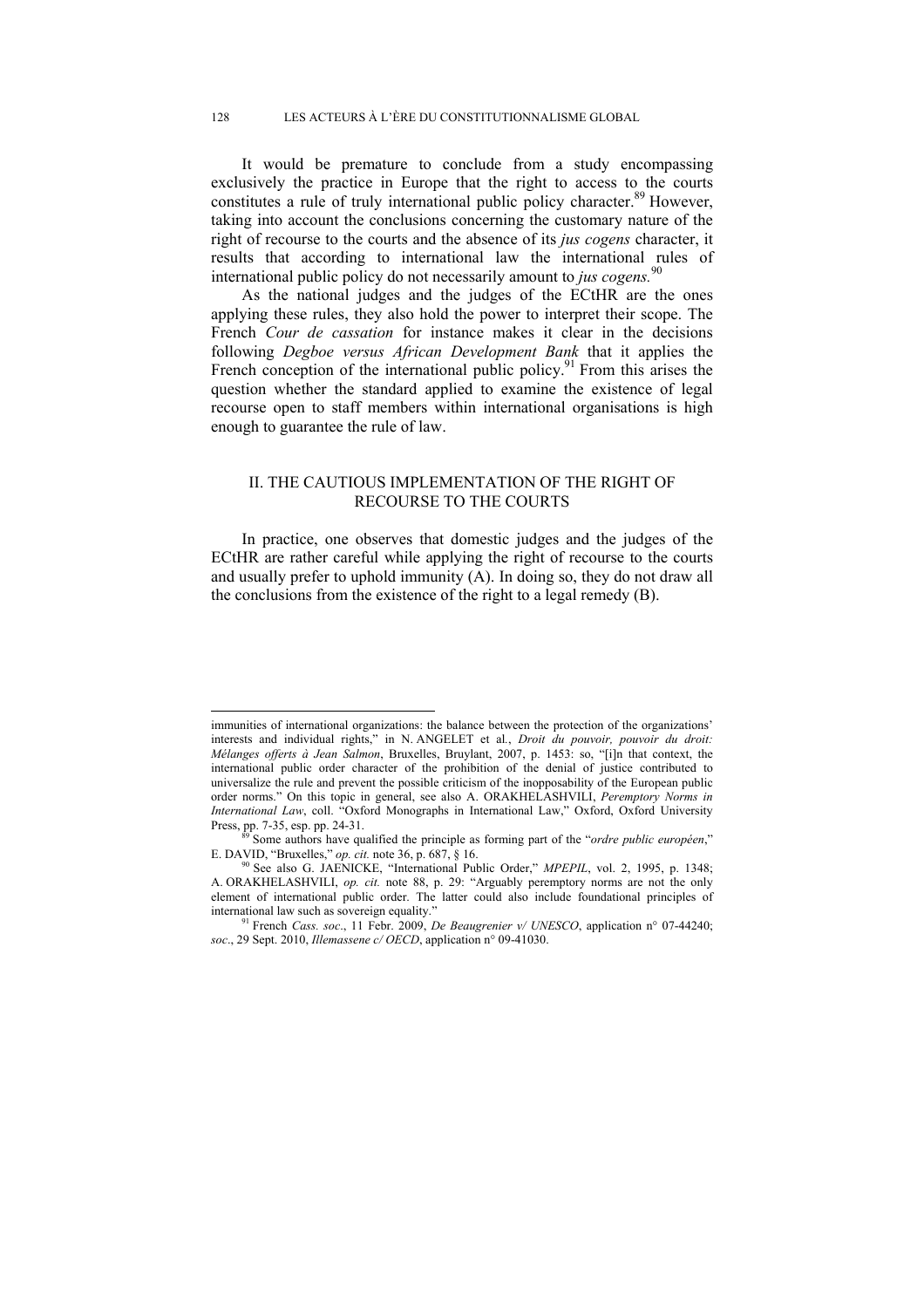# A. *– An immunity-friendly implementation of the right of recourse to the courts*

The way in which national courts and the ECtHR are weighing up the two rules examined here tends to lead to a softened guarantee of the right of recourse to the courts (1), which is even less strict when the responsibility of a member state, and not of the organisation itself, is at stake (2).

#### *1. A more theoretical than practical equivalent-protection-test*

As mentioned in the introduction, applying a reasoning similar to the "*Solange*"-decisions of the German *Bundesverfassungsgericht*, <sup>92</sup> "[f]or the [ECtHR], a material factor in determining whether granting ESA immunity from German jurisdiction is permissible under the Convention is whether the applicants had available to them reasonable alternative means to protect effectively their rights under the Convention."<sup>9</sup>

Nevertheless, it can be noticed that the limitation to immunity consisting in a right of recourse to the courts has been recognised by the ECtHR and by most of the national judges only in the absence of a quasijurisdictional body set up by the employing international organisation.<sup>94</sup> This may be partly explained by the fact that the term "reasonable alternative means" is larger than recourse to a purely jurisdictional body.<sup>97</sup> Moreover, it is presumed that the organisation provides an adequate jurisdictional procedure, and it is up to the applicant to prove that the body in question is not independent, not impartial, or does not guarantee the right to a fair trial. $96$ 

Consequently, the possibility for the international organisation only and not for the staff members to appeal against a judgement does not constitute a

 <sup>92</sup> *BVerfGE* (*2. Senat*), 29 May 1974, *Internationale Handelsgesellschaft mbH v/ Einfuhr- und Vorratsstelle für Getreide und Futtermittel, BVerfGE* 37, 271, § 45; applied also by: *BVerfGE Eurocontrol II, op. cit.* note 15, §§ 90-97; 3 July 2006, *B. et al. v/ EPO*, 2BvR 1458/03, §§ 11-23.

<sup>&</sup>lt;sup>93</sup> ECtHR, *Waite and Kennedy*, *op. cit.* note 21, § 68; *Beer and Regan, op. cit.* note 21, § 58.<br><sup>94</sup> See for instance, the jurisprudence indicated above, note 25. Same observation: B. TAXIL, "Les 'différends internes' des organisations internationales: des modes appropriés de règlement juridictionnel des différends," RGDIP, vol. 116, 2012, p. 613.

<sup>&</sup>lt;sup>95</sup> N. ANGELET, A. WEERTS, "Les immunités des organisations internationales face à l'article 6 de la Convention européenne des droits de l'homme," *JDI*, vol. 134, 2007, pp. 3-26; E. ROBERT, "Jurisdictional immunities of international organizations," *op. cit.* note 88, p. 1456. 96 *BVerfGE Eurocontrol II*, *op. cit*. note 15, § 91; 3 July 2006, *op. cit*. note 92, § 23; J.-

F. FLAUSS, "Droit des immunités et protection internationale des droits de l'homme," *op. cit.* note 60, p. 322: "*En circonscrivant très étroitement l'intensité du contrôle de proportionnalité exercé sur la limitation apportée au droit d'agir en justice, le juge européen des droits de l'homme établit de facto une présomption de conventionalité au projet des mesures d'octroi du bénéfice de l'immunité de juridiction*."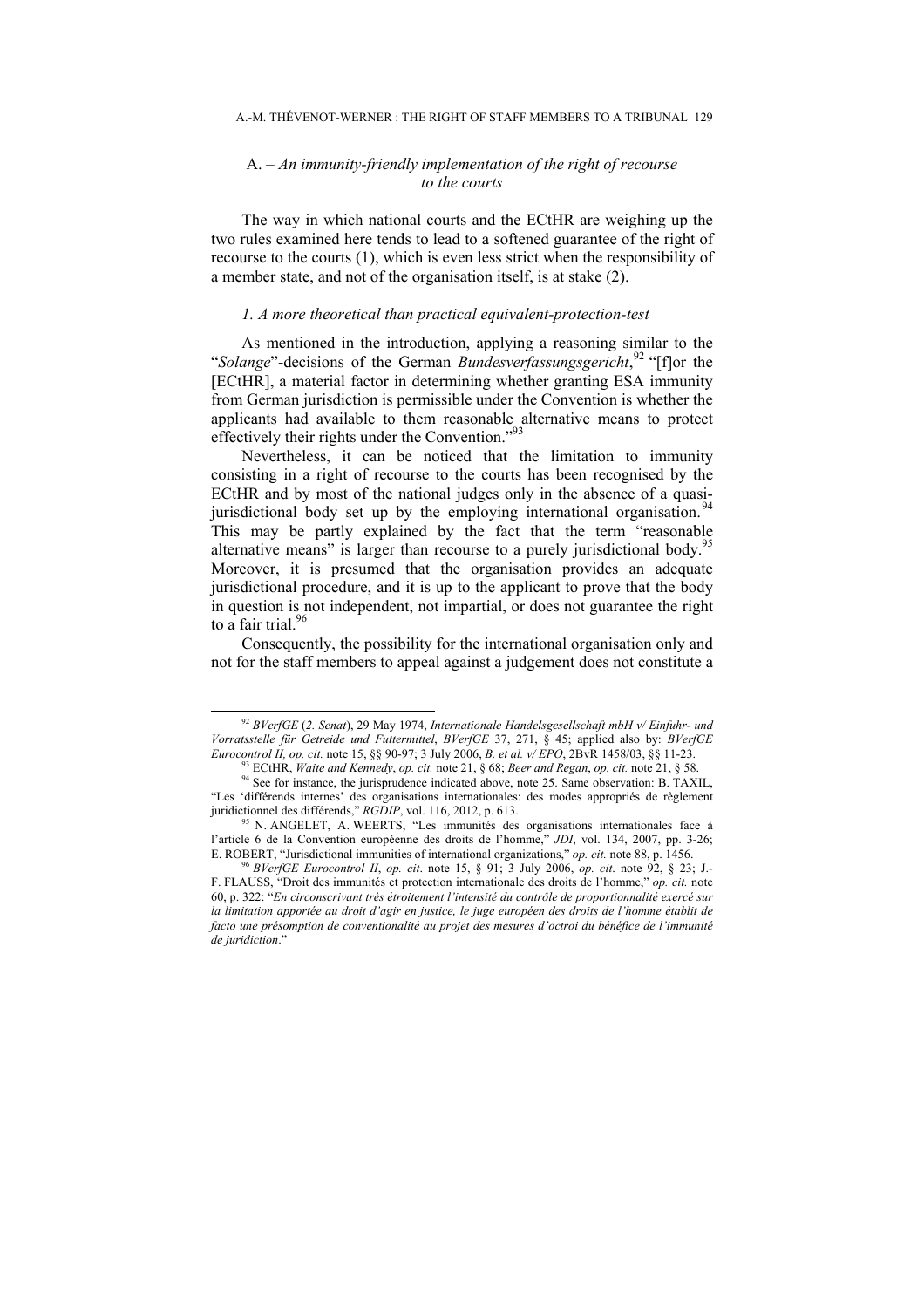violation of the right to a fair trial.<sup>97</sup> An "established" competence (but not necessarily legal knowledge) of all the members of the body in question deciding as the highest legal authority is sufficient according to the ECtHR.<sup>98</sup> Moreover, a so-called arbitration procedure, where one arbitrator, sitting on his own, is nominated in advance by the organisation (and not by both parties together), who is also the president of the internal joint appeals board, before whom the applicant does not have the possibility to be assisted by a legal counsel entirely external to the organisation and where the arbitrator has no explicit obligation to motivate his decision, is not contrary to the French conception of the international public policy.<sup>99</sup>

It is particularly regrettable that the national judges have upheld an organisation's immunity from jurisdiction because a quasi-jurisdictional body existed in the legal order of the organisation, when this body later declined its competence for whatever reason. For instance, even though the French courts upheld Eurocontrol's immunity in a case involving an employee of one of its subcontractors working *de facto* for Eurocontrol, the ILOAT considered it had no jurisdiction *ratione personae*. 100 In another case, the administrative tribunal of the Organisation for Economic Co-operation and Development (OECD) declared an appeal time-barred, because the claimant made an application before this tribunal only once the French courts have upheld  $\overrightarrow{OECD}$ 's immunity from jurisdiction.<sup>101</sup>

This lenient application of the right of recourse to the courts has been justified with the argument that if the application were too severe, the activity of international organisations might be paralysed, and this would amount to an interference with the effective accomplishment of their mission.102 Yet, the ICJ has affirmed since 1954 that "the power to establish a tribunal, to do justice as between the Organization and the staff members,

<sup>&</sup>lt;sup>97</sup> *BVerfGE, Eurocontrol II, op. cit.* note 15, § 92.<br><sup>98</sup> ECtHR, 11 May 2000, *A. L. v/ Italy*, on the admissibility of the application n° 41387/98.<br><sup>99</sup> French *Cass. soc.*, 11 Febr. 2009, *De Beaugrenier v/ UNESCO*, *Safety of Air Navigation (Eurocontrol)*, § 4: "Since the complainant is not an official of Eurocontrol, and cannot produce any employment contract signed with the latter, it follows, as the Agency rightly contends, that the Tribunal does not have jurisdiction over this dispute. The complainant cannot, moreover, invoke a denial of justice, since the French court before which he filed his case retained jurisdiction to rule on the effects of his employment relationship with the last temporary employment agency which hired him for simulation assignments, and reclassified the contracts between him and the agency. 5. The fact that Eurocontrol relied on its immunity from jurisdiction and the Tribunal's competence to hear disputes between the Agency and its staff in order to challenge the jurisdiction of the *conseil de prud'hommes*, cannot deprive it of its right to request that

the Tribunal decline jurisdiction in accordance with its Statute." 101 OECD Administrative Tribunal, application n° 69, 24 March 2011, *Mme I. v/ Secretary General*.

<sup>&</sup>lt;sup>102</sup> E. ROBERT, "Jurisdictional immunities of international organizations," *op. cit.* note 88, p. 1460.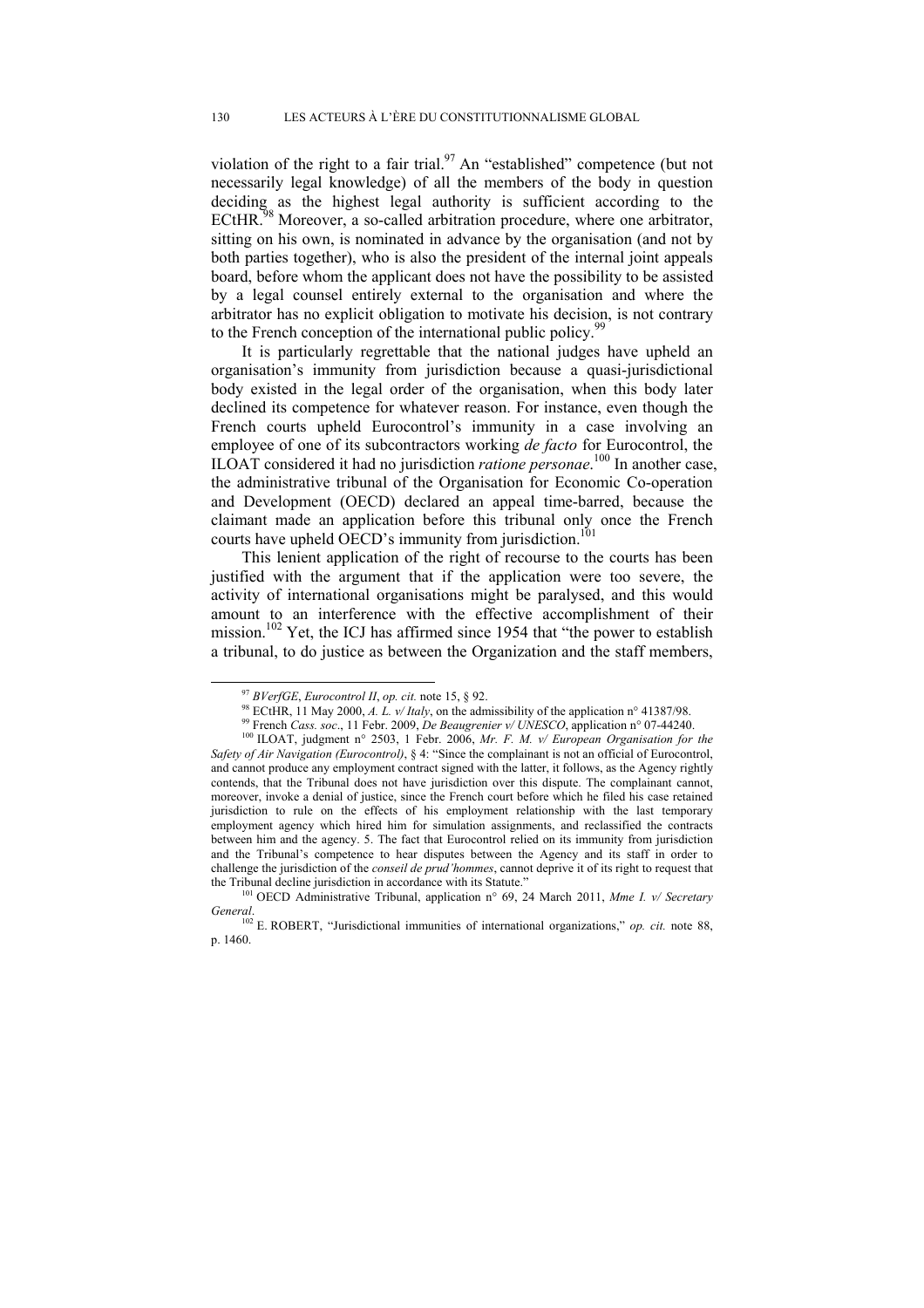was essential to ensure the efficient working of the Secretariat, and to give effect to the paramount consideration of securing the highest standards of efficiency, competence and integrity."103 Thus the international context of the disputes is not at all ignored, but, on the contrary, the national judges can have a positive effect on the before-mentioned efficient working of the Secretariat by encouraging improvement in guaranteeing the right to legal remedy on a subsidiary basis. Besides, if the national judge comes into play only by necessity and applies in substance the internal law of the organisation,104 then neither the efficiency nor the autonomy of the latter are in danger.<sup>105</sup>

As long as the judges do not strictly examine the actual existence of "reasonable alternative means" which provide "effectively" the right to an independent and impartial trial (both objectively and subjectively) the right of recourse to the courts is not truly protected.106 Some find that a risk of a "regression of the standard of protection" of the individual's rights falling under international law may result.<sup>107</sup> In fact, the level of the "at least equivalent" protection of Human Rights is not reached within some international organisations. Yet, a double standard in this matter is not justified if the rule of law is an overarching concept.<sup>108</sup> The decision of the Belgian judges on 21 December 2009 in *Western European Union versus Siedler*, to strictly apply the criteria of independence, impartiality and the

<sup>&</sup>lt;sup>103</sup> It has based the legality of the establishment of the United Nations Administrative Tribunal on this fact, ICJ, *Advisory Opinion of July 13th, 1954, op. cit.* note 6, p. 57. See also S. BASTID, "Have the U. N. Administrative Tribunals Contributed to the Development of International Law?", *op. cit.* note 28, p. 302.

<sup>&</sup>lt;sup>4</sup> Which is often the position taken by the national judge (*e. g. French Cass. soc.*, 4 Dec. 1980, *Vuillod v/ Banque centrale des États de l'Afrique de l'Ouest*, *AFDI*, vol. 27, 1981, pp. 841- 842; CA Colmar, 28 Oct. 2004, *M. Frey-Amstad v/ Aéroport de Bâle-Mulhouse*, application n° 4 A 03/02631; Swiss CA, Canton of Geneva, 25 March 2009, *op. cit.* note 25, § 2; Belgian *Cass.*, 21 Dec. 2009, *WEU v/ Siedler*, application n° S.04.0129.F/1), unless an explicit rule adopted by the organisation refers to national law (French *Cass*. *soc*., 25 Jan. 2006, *M. X. v/ L'Établissement public binational franco-suisse aéroport de Bâle-Mulhouse*, application n° 05-41557; *Cass. soc*., 24 Oct.

<sup>&</sup>lt;sup>105</sup> See also E. GAILLARD, I. PINGEL-LENUZZA, "International Organisations and Immunity from Jurisdiction," *op. cit.* note 17, pp. 7, 15 and G. NOVAK, A. REINISCH, "Desirable standards…," *op. cit.* note 38, pp. 277, 299.<br><sup>106</sup> See also G. NOVAK, A. REINISCH, "Desirable standards…," *op. cit.* note 38, p. 279, and,

on the practice in Switzerland and coming to the same conclusion, T. NEUMANN, A. PETERS. "Switzerland," in A. REINISCH (ed.), *The Privileges and Immunities of International Organizations in Domestic Courts*, Oxford, Oxford University Press, 2013, pp. 266-267. 107 Professor Flauss calls it a "*régression du standard de protection*," J.-F. FLAUSS, "Droit

des immunités et protection internationale des droits de l'homme," *op. cit.* note 60, p. 323; J.-F. FLAUSS in SFDI-IIDH, *op. cit.* note 60, p. 86; See also A. REINISCH, A. WEBER, *op. cit.*  note 61, p. 68, pp. 78-79, p. 89.<br><sup>108</sup> J.-F. FLAUSS, "Droit des immunités et protection internationale des droits de l'homme,"

*op. cit.* note 60, p. 323: "*la prééminence du droit dans une société démocratique n'est pas divisible*."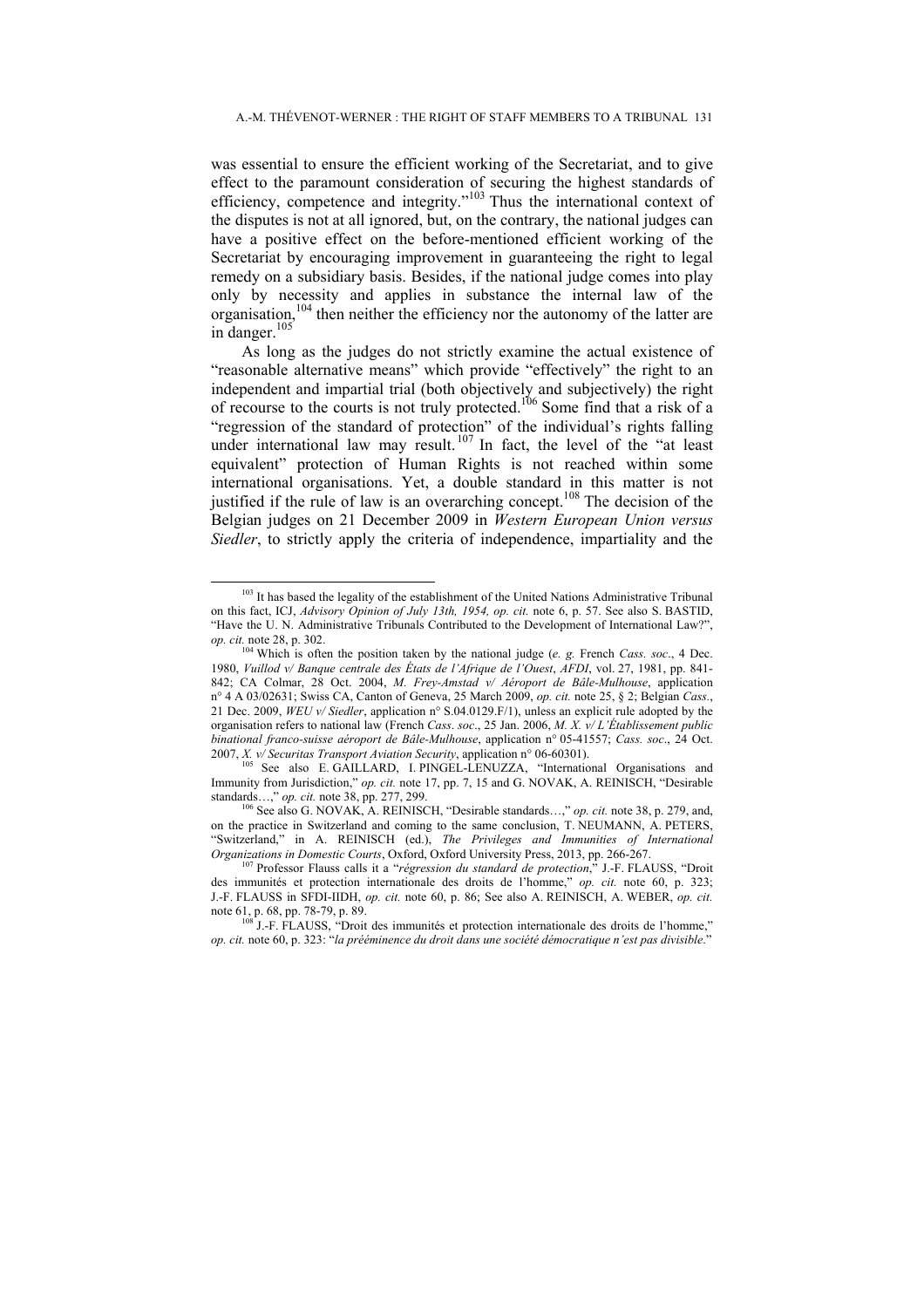right to a fair trial is for these reasons most welcome.<sup>109</sup> In the same vein, on 16 July 2013, the District Court of The Hague refused to grant immunity from jurisdiction to the EPO even though it considered the ILOAT to be independent and impartial, because, according to the ILOAT Registrar, the procedure before the ILOAT would have taken fifteen years. Therefore, the procedure established by the EPO "would deprive [the applicant] of a fair process. This would lead to the EPO's immunity becoming disproportional and may therefore be overruled."<sup>110</sup> Only the future can tell whether this finding will be confirmed in case of an appeal.

As far as the responsibility of member states for the absence of a legal remedy in the legal order of an international organisation is concerned, the protection standard is even lower.

#### *2. Member states' responsibility limited to manifest violations*

Since the end of the 1970s, another type of recourse has been introduced before the ECtHR against some member states for not having respected their obligations falling under the Convention in the framework of international organisations. These submissions aimed at circumventing the question of whether the international organisation itself could be held liable for a violation of article 6 (1) of the European Convention on Human Rights as it is usually not bound by it.<sup>111</sup> Even though the European Commission of Human Rights did not exclude this possibility in principle, $112$  it did avoid examining these cases and justified their inadmissibility by other considerations.

It was not until the case *Melchers and Co. versus Federal Republic of Germany*, decided on 9 February 1990, that the condition for holding states liable in such circumstances was formulated. The European Commission of Human Rights stated: "the transfer of powers to an international organisation is not incompatible with the [European Convention on Human

 <sup>109</sup> Belgian *Cass.*, 21 Dec. 2009, *WEU v/ Mme S*, n° S.04.0129.F*.*

<sup>&</sup>lt;sup>111</sup> Eur. Com. H. R., 10 July 1978, *Confédération française démocratique du travail v/ the European Communities, alternatively: their Member States a) jointly and b) severally*, decision on the admissibility of the application n° 8030/77, vol. 13, pp. 231-140; Eur. Com. H. R., 19 Jan. 1989, *Christiane Dufay v/ the European Communities, alternatively: their Member States a) jointly and b) severally, decision on the admissibility of the application*  $n^{\circ}$  13539/88.

<sup>&</sup>lt;sup>112</sup> The possibility that "the act complained of, which was carried out by an organ of the European Communities, can involve the responsibility of the 9 Member States of the European Communities under the Convention" (Eur. Com. H. R., *Confédération française démocratique du travail v/ the European Communities*, *eod. loc.*, § 5).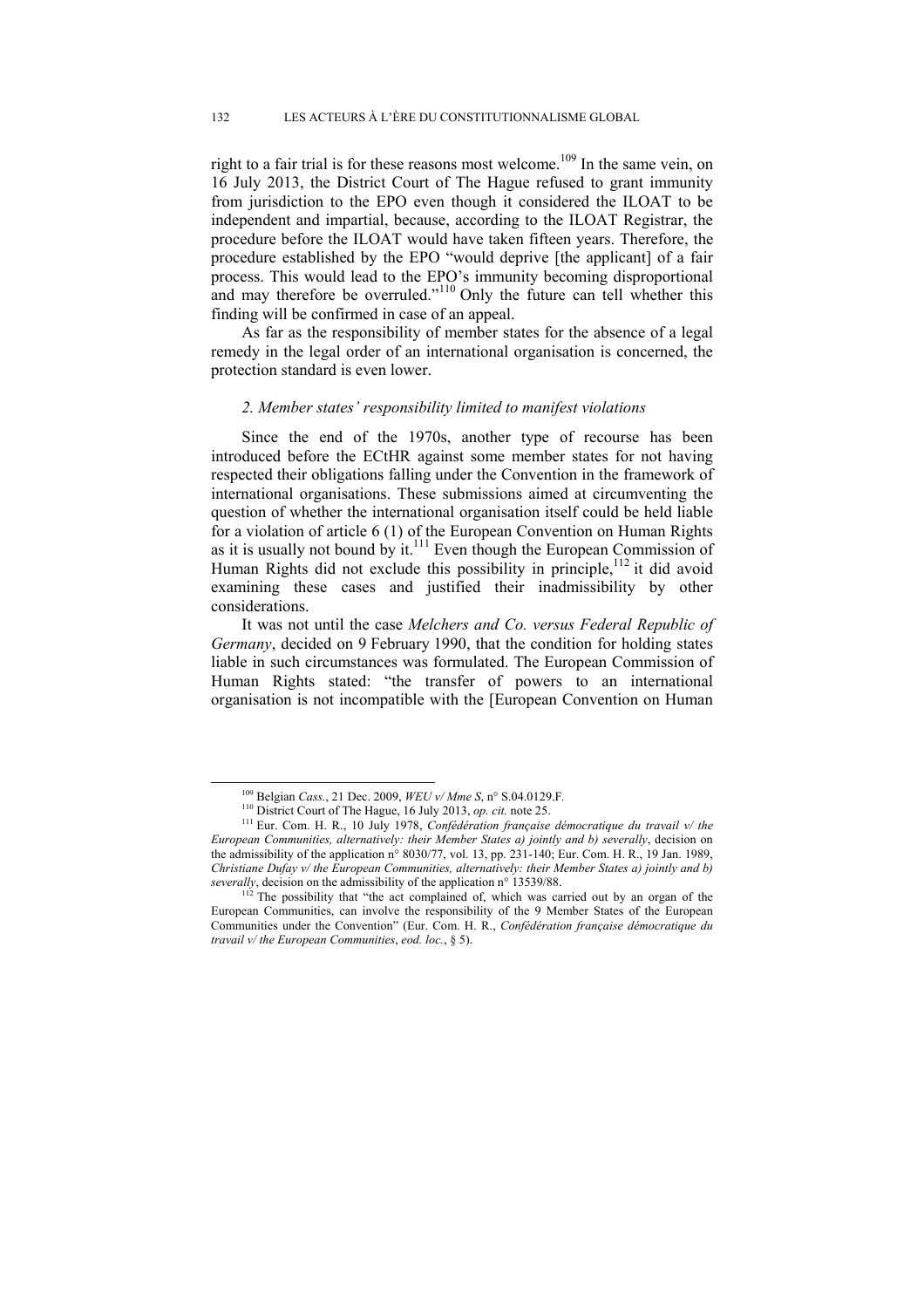Rights] provided that within that organisation fundamental rights will receive an equivalent protection."<sup>113</sup>

After initially refusing its competence *ratione personae* in the cases *Boivin versus France and Belgium and 32 other member states of the Council of Europe*, <sup>114</sup> concerning Eurocontrol, and then in the case *Connolly versus 15 member states of the Council of Europe*, concerning the European Commission,<sup>115</sup> the ECtHR finally accepted to examine the legal remedies provided by an international organisation, only a few months later, in its decision *Gasparini versus Italy*. <sup>116</sup> In this case, the applicant was a staff member of the NATO and the plea went against a state for having violated the right of recourse to the courts while exercising its executive powers. Indeed, as a NATO member, a state has an obligation of result concerning the position it has to take in order to guarantee the right of recourse to the courts, for instance when adopting the statutes of a tribunal of an international organisation. Nevertheless, the standard applied to check whether there was a violation is even less strict than the previous one: "the member states [of an international organisation and who are a party to the European Convention on Human Rights] are obliged, *at the moment when they transfer some of their sovereign powers to an international organisation to which they adhere*, to make sure that the rights guaranteed by the Convention benefit in the framework of this organisation a protection equivalent to the one provided by the mechanism of the Convention."<sup>117</sup> Thus, according to the Court, and referring to its reasoning in *re Bosphorus*, the question came down to checking whether "the protection of fundamental rights granted by the international organisation concerned was manifestly deficient."<sup>118</sup>

Only one month after the *Gasparini-*decision, in the case *Taner Beygo versus 46 member states of the Council of Europe*, the Court again refused

<sup>&</sup>lt;sup>113</sup> Eur. Com. H. R., 9 Febr. 1990, *Melchers & Co. v/ Federal Republic of Germany*, decision on the admissibility of the application n° 13258/87, vol. 64, p. 145.

<sup>&</sup>lt;sup>114</sup> ECtHR, 9 Sept. 2008, application n° 73250/01.<br><sup>115</sup> ECtHR, 9 Dec. 2008, *Bernard Connolly v/ Austria, Belgium, Denmark, Finland, France, Germany, Greece, Ireland, Italy, Luxembourg, the Netherlands, Portugal, Spain, Sweden, and the United Kingdom, decision on the admissibility of the application* n° 73274/01.

<sup>&</sup>lt;sup>116</sup> ECtHR, 12 May 2009, *Emilio Gasparini v/ Italy and Belgium*, application n° 10750/03.<br><sup>117</sup> *Ibid.*, translated, and italics added, by the author.<br><sup>118</sup> Translated by the author. Original quote: "les *États membres* 

*internationale et qui sont parties à la CEDH] ont l'obligation, au moment où ils transfèrent une partie de leurs pouvoirs souverains à une organisation internationale à laquelle ils adhèrent, de veiller à ce que les droits garantis par la Convention reçoivent au sein de cette organisation une 'protection équivalente' à celle assurée par le mécanisme de la Convention. En effet, la responsabilité d'un État partie à la Convention ne pourrait être mise en jeu au regard de celle-ci s'il s'avérait ultérieurement que la protection des droits fondamentaux offerte par l'organisation internationale concernée était entachée d'une 'insuffisance manifeste' (Bosphorus, précité)*" (ECtHR, 12 May 2009, *Gasparini v/ Italy*, application n° 10750/03).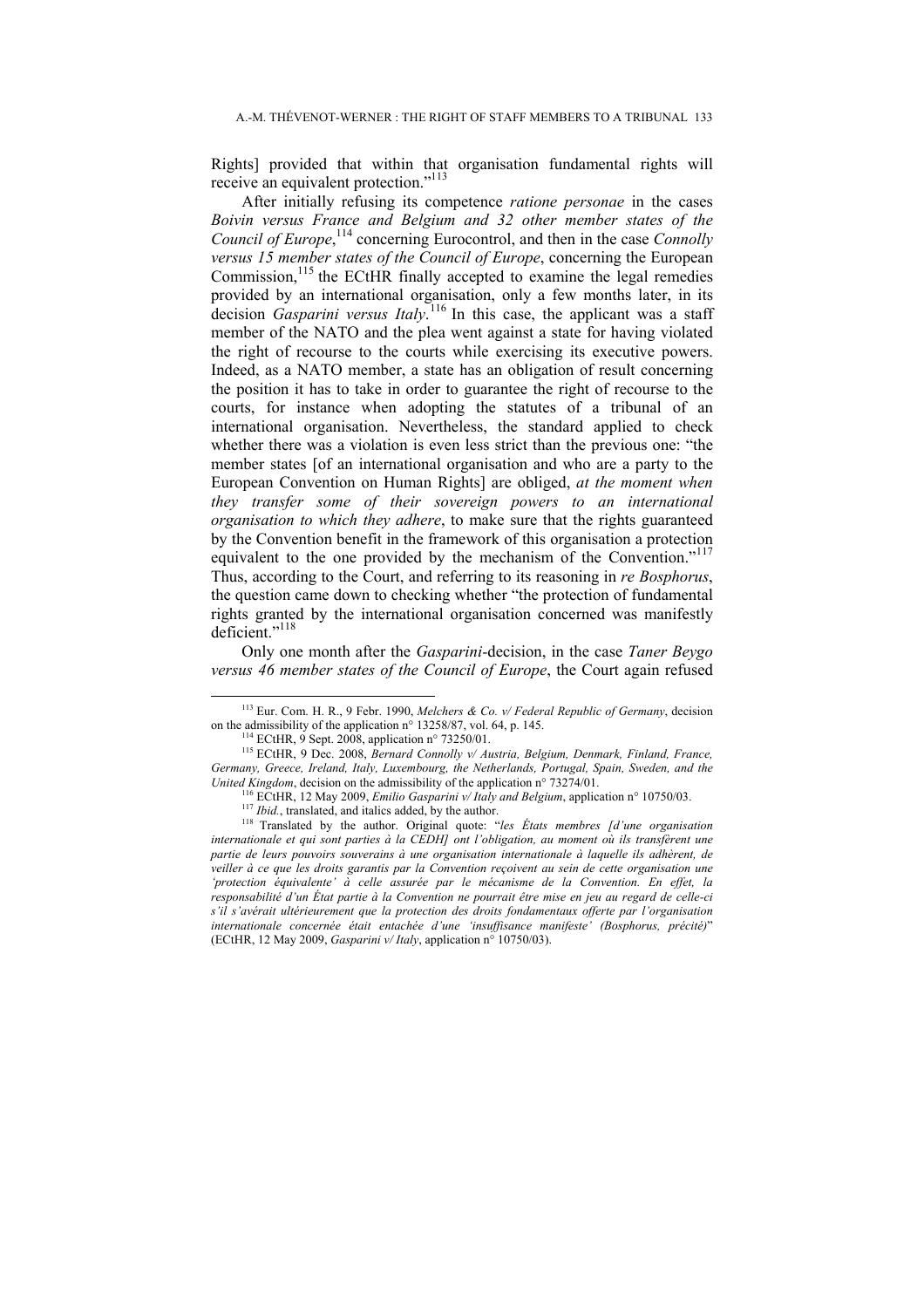to examine the legal remedies provided by the organisation.<sup>119</sup> But even in this case, the Court admitted the possibility to receive an application against member states in this type of dispute and specified the point the applicant should have presented in stating: "the applicant did not claim that the member states of this organisation had failed to comply with their obligations under the Convention by transferring their competences to the Council of Europe and by not providing for a system of protection of fundamental rights 'equivalent' to that provided by the Convention within the meaning given to that term in the *Bosphorus-*decision"120 (translation from the French original by the author). So the analysis of the *Gasparini*case has been upheld.

This lower standard for member states of an international organisation can be explained by the fact that the former act in consultation with other states and are therefore only indirectly responsible for the functioning of the organisations' jurisdictional body. However, these requirements are so low that the Court never "condemned" a state in dispute with an applicant who considers himself to be a staff member of an international organisation. Therefore, the scrutiny by the ECtHR has been qualified as inadequate.<sup>121</sup>

But should this lower standard be maintained also in the case where all member states of the organisation are parties to the European Convention on Human Rights or bound by an equivalent standard of protection? And are not member states obliged to act in a way that the internal law of an organisation is regularly upgraded, especially as the law evolves,<sup>122</sup> and as the protection that states must grant in this field is today much higher than it was in the past?

In *re Gasparini*, the Court did not discuss in detail the requirements for nomination of the members of the NATO Appeals Board.  $123$  Its three members are chosen from persons with an established knowledge, of which

<sup>&</sup>lt;sup>119</sup> ECtHR, 16 June 2009, application n° 36099/06. See E. DECAUX, "Griefs incompatibles *ratione personae* avec la Convention," *JDI*, vol. 137, 2010, pp. 959-961.<br><sup>120</sup> ECtHR, 16 June 2009, *ibid.*: "*la Cour observe que le requérant ne prétend pas qu'en* <sup>120</sup>

*transférant leurs compétences au Conseil de l'Europe, les Etats membres de cette organisation auraient manqué à leurs obligations au titre de la Convention, en ne prévoyant pas un système de protection des droits fondamentaux 'équivalent' à celui assuré par la Convention, au sens donné à ce terme dans l'arrêt Bosphorus*." 121 B. TAXIL, "Les 'différends internes' des organisations internationales," *op. cit.* note 94,

p. 616. 122 R. VON JHERING, *Der Kampf um's Recht (1872)*, Frankfurt, Klostermann, 1989, p. 16: "*die Idee des Rechts ist ewiges Werden, das Gewordene aber muss dem neuen Werden weichen*" ("the idea of the law is an eternal Becoming; but that which has Become must yield to the new Becoming," translated from the fifth German edition by J. J. LALOR, Chicago, Callaghan, 2<sup>nd</sup> ed.

<sup>1915,</sup> p. 13).<br> $\frac{123}{123}$  G. VANDERSANDEN, "Juges internes et juridictions nationales: conflit de compétences?", in G. M. PALMIERI (ed.), *New developments in the legal protection of international and european civil servants*, Bruxelles, Bruylant, 2012, p. 281.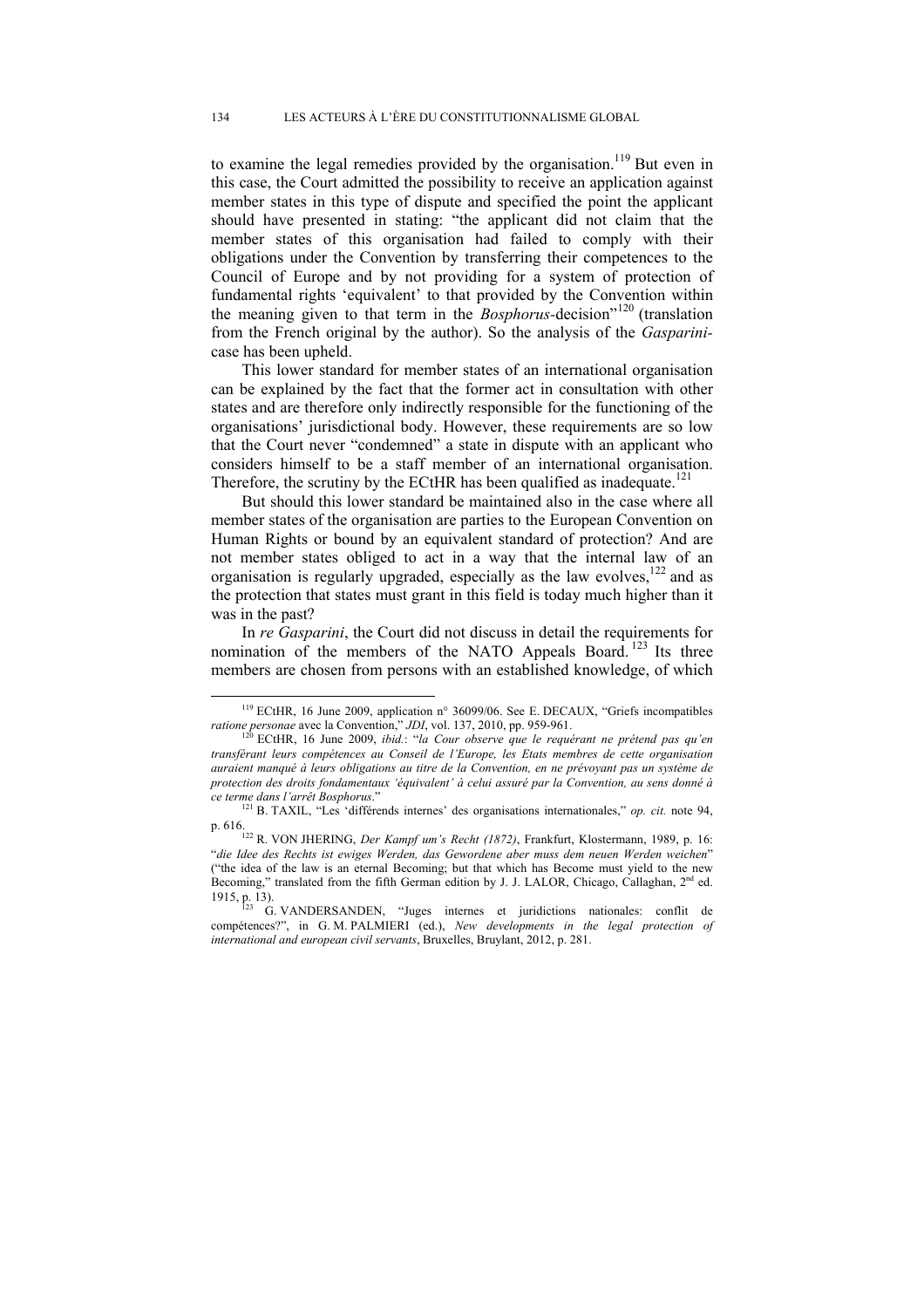at least one shall have knowledge in law.<sup>124</sup> Even if one imagined oneself in the year 1965, one may doubt whether this requirement of an "established knowledge" ("*compétence établie*") of the majority of the Board's members, which is not even necessarily knowledge in the legal domain, would have been sufficient to constitute a body which may take final decisions based on the law.<sup>12</sup>

In the end, the principle to limit the immunity of international organisations by the right of recourse to the courts has an impact on the evolution towards a separation of the jurisdictional power in the administrative law of international organisations only in those cases where the right of recourse to the courts has been privileged and the immunity has been set aside.

# B. *– The moderate consequences of the cautious implementation of the limit to immunity*

The impact of national and European case-law in this field on the improvement of legal remedies provided by international organisations depends on how strictly the judges verify the remedies' existence and quality (1). Moreover, the legal solutions offered remain specific to employment disputes (2).

#### *1. An encouragement for reforms within international organisations*

As a result of the softened analysis by national courts, international organisations are only occasionally encouraged to improve their administration of justice. Thus, it is probably thanks to the literal application of the ECtHR's criteria (established in *re Waite and Kennedy* and in *re Beer and Regan*), by the Belgian *Cour de cassation* in *re Western European Union versus Siedler*, that, even though the organisation was dissolved, an Appeals Board with members nominated for a period of five years instead of two was set up and has jurisdiction for disputes between the Western European Union and its former staff.<sup>126</sup> On the other hand, in spite of the decisions of the French<sup>127</sup> and the Italian<sup>128</sup> Courts of cassation, neither the

 <sup>124</sup> Translated by the author from doc. 20 Oct. 1965, *Règlement du personnel civil de l'OTAN, annexe IX, Règlement relatif aux réclamations et recours*, art. 4.11. <sup>125</sup> See G. VANDERSANDEN, "Juges internes et juridictions nationales," *op. cit.* note 123,

p. 284. 126 WEU, doc. 8 July 2011, *WEU Staff Rules, Chapter X. Appeals Board*, art. 51. 127 French *Cass. soc.*, 25 Jan. 2005, *Degboe v/ African Development Bank*, application n° 04- 41012; *Statuts du Tribunal administratif de la Banque africaine de développement*, 16 July 1997, http://www.afdb.org/fileadmin/uploads/afdb/Documents/Administrative-Tribunal/Statut\_du\_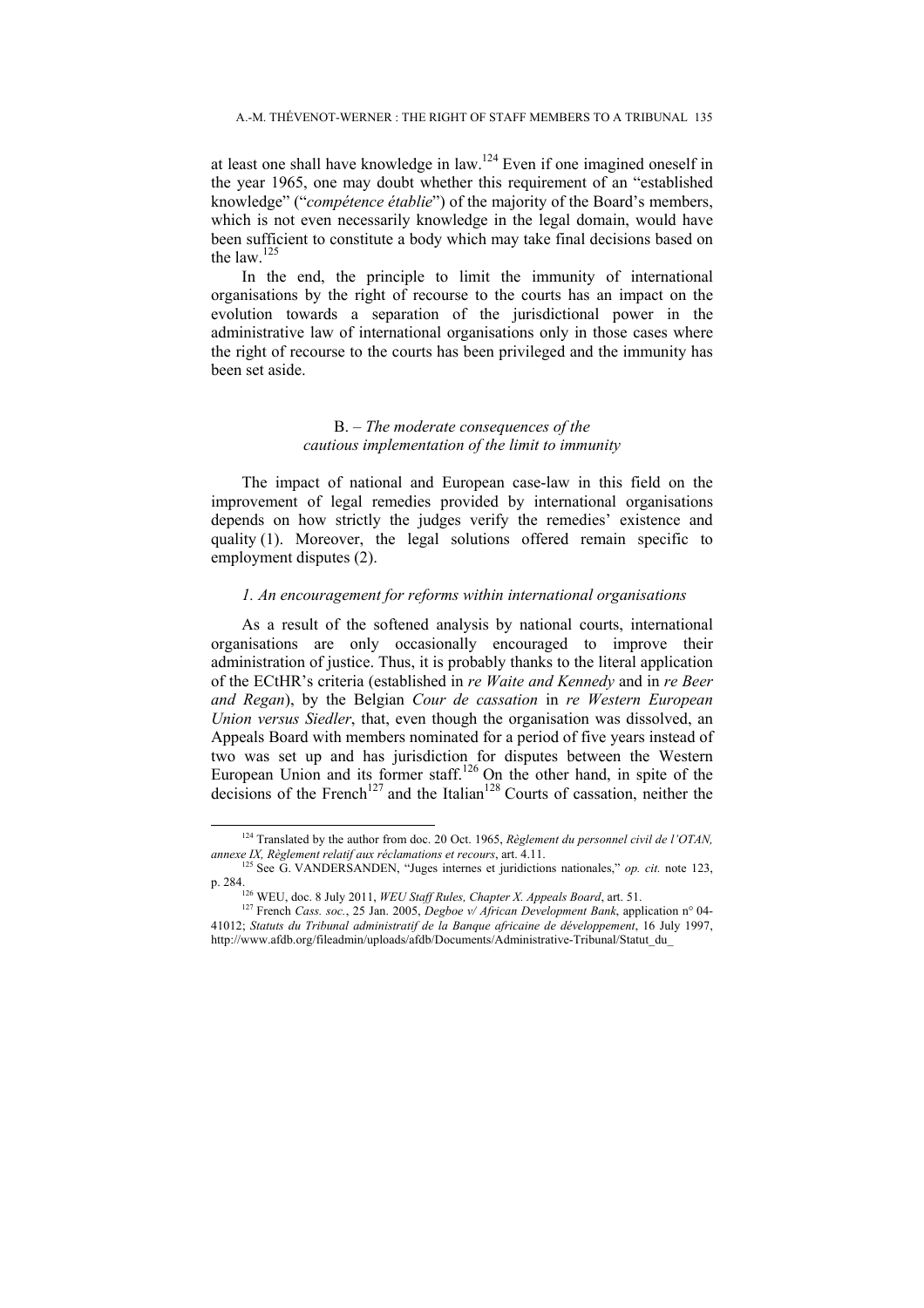African Development Bank, nor the International Plant Genetic Resources Institute seem to have extended the competence of their jurisdictional body to disputes that had arisen before they were set up. So it is after all up to the organisation to decide whether it wishes to evolve, in accordance with the principle of its independence, just as the United Nations did, after decades of hesitation.

However, the number of organisations having recognised the competence of the ILOAT is particularly high. Since the year 2000, the following organisations have taken this step: the African, Caribbean and Pacific Group of states, 129 the Agency for International Trade Information and Cooperation,<sup>130</sup> the European Telecommunications Satellite Organisation,<sup>131</sup> the International Organisation of Legal Metrology, <sup>132</sup> the International Organisation of Vine and Wine, <sup>133</sup> the Centre for the Development of Enterprise,<sup>134</sup> the Permanent Court of Arbitration,<sup>135</sup> the South Centre,<sup>136</sup> the International Organisation for the Development of Fisheries in Eastern and Central Europe, <sup>137</sup> the Technical Centre for Agricultural and Rural Cooperation ACP-EU, <sup>138</sup> the International Bureau of Weights and Measures,<sup>139</sup> the Global Fund to Fight AIDS, Tuberculosis and Malaria<sup>140</sup> and

 $\overline{a}$ 

<sup>136</sup> ILO, doc. GB.300/PFA/19/3, 5 Nov. 2007, *MRILOAT*. The organisation was established on

Tribunal\_Administratif.pdf, consulted on 18 Oct. 2012, art. 17 (2), first sentence: "*Nonobstant les dispositions du présent Statut, le Tribunal n'est pas compétent pour connaître de toute requête contestant une décision administrative dont le fait générateur est antérieur à la création du* 

*Tribunal*." 128 Italian *C. Sup. Cass.*, 19 Febr. 2007, *Alberto Drago v/ Istituto internazionale per le risorse*,

n<sup>o</sup> 3718.<br><sup>129</sup> ILO, doc. GB.291/PFA/19/2, 1 Nov. 2004, *Matters relating to the Administrative Tribunal*<br>*of the ILO [(MRILOAT)]*. The organisation was established on 6 June 1975. Headquarters: Brussels.

<sup>&</sup>lt;sup>130</sup> ILO, doc. GB/292/PFA/20/3, 7 March 2005, *MRILOAT*. The organisation was established on 30 April 2004. Headquarters: Geneva.

<sup>&</sup>lt;sup>131</sup> ILO, doc. GB/294/PFA/18/3, 6 Oct. 2005, *MRILOAT*. The organisation was provisionally established in 1977 and reformed the last time on 28 Nov. 2002 making it a commercial company

operating under French law. Headquarters: Paris.<br><sup>132</sup> ILO, doc. GB.294/PFA/18/4, 6 Oct. 2005, *MRILOAT*. The organisation was established on<br>12 Oct. 1955. Headquarters: Paris.

<sup>&</sup>lt;sup>133</sup> ILO, doc. GB.295/PFA/9/1, 22 Febr. 2006, *MRILOAT*. The organisation was established on 3 April 2001, but it succeeded the International Wine Office, established on 29 Nov. 1924.

<sup>&</sup>lt;sup>134</sup> ILO, doc. GB.298/PFA/21/1, 8 Febr. 2007, *MRILOAT*. The organisation was established on

<sup>28</sup> Febr. 1975. Headquarters: Brussels.<br><sup>135</sup> ILO, doc. GB.300/PFA/19/2, 2 Oct. 2007, *MRILOAT*. The organisation was established on<br>29 July 1899. Headquarters: The Hague.

<sup>1</sup> Sept. 1994. Headquarters: Geneva.<br><sup>137</sup> ILO, doc. GB.301/PFA/18/2, 7 Febr. 2008, *MRILOAT*. The organisation was established on<br>23 May 2000. Headquarters: Copenhagen.

<sup>23</sup> May 2000. May 138 ILO, doc. GB.301/PFA/18/3, 14 Febr. 2008, *MRILOAT*. The organisation was established<br>on 31 Oct. 1979. Headquarters: Wageningen, the Netherlands.

 $^{139}$  ILO, doc. GB.301/PFA/18/4, 19 Febr. 2008, *MRILOAT*. The organisation was established on 20 May 1875. Headquarters: Sèvres, France.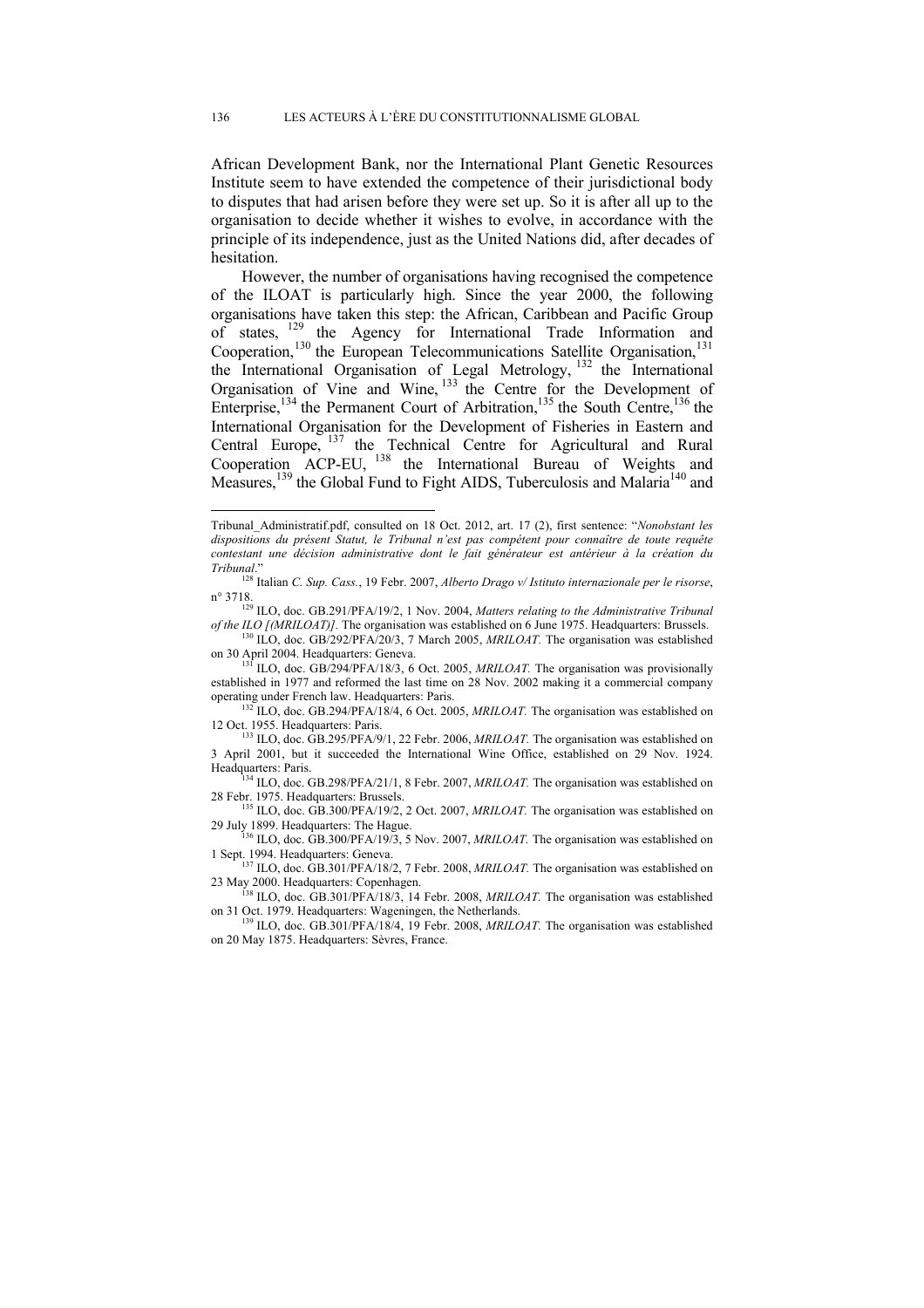the International Centre for the Study of the Preservation and Restoration of Cultural Property.<sup>141</sup> Moreover, the disputes which arose against the NATO, even though the national courts usually upheld its immunity from jurisdiction, have brought about a reform adopted on 12 Mai 2013 which has replaced its Appeals Board by an administrative tribunal. Similarly, the Central Commission for the Navigation of the Rhine considers setting up an independent and impartial legal recourse mechanism. The Belgian, Dutch, French and Italian case-law certainly had a role to play when these decisions were taken, as most of these organisations have their headquarters in one of these countries. This holds also for the case-law of the ECtHR.

As for the functioning of the ILOAT, the ICJ has underlined in its 2012 advisory opinion that "the Court maintains its concern about the inequality of access to the Court arising from the review process under Article XII of the Annex to the Statute of the ILOAT."142 The future will tell whether the organisation manages to seize the opportunity to establish an authentic appeals procedure.

### *2. An encouragement limited to certain types of disputes*

In light of this analysis, one may wonder whether the violation of the right of recourse to the courts constitutes a limit to jurisdictional immunity of international organisations in all cases involving international organisations. 143 However, although this approach could be identified in Europe, with regards to the special field of disputes between an organisation and its staff, and maybe in disputes which arose from a contract concluded with an organisation, this approach has not yet been successfully applied to other cases.144 The legal solutions presented here are specific to disputes between international organisations and its staff. Interestingly, it is also in

<sup>&</sup>lt;sup>140</sup> ILO, doc. GB.303/PFA/15/2, 31 Oct. 2008, *MRILOAT*. The organisation was established on 1 Jan. 2002. Headquarters: Geneva.

<sup>&</sup>lt;sup>141</sup> ILO, doc. GB.306/PFA/19/2, 18 Sept. 2009, *MRILOAT*. The organisation was established in 1959. Headquarters: Rome.

<sup>&</sup>lt;sup>142</sup> ICJ, *Advisory Opinion*, 1 Febr. 2012, *op. cit.* note 5, p. 19, § 48. <sup>143</sup> Answering this question positively, J.-F. FLAUSS, "Droit des immunités et protection internationale des droits de l'homme," *op. cit.* note 60, p. 318; G. VANDERSANDEN, "Juges internes et juridictions nationales," *op. cit.* note 123, p. 264, taking a step further: "*une telle immunité doit être circonscrite à sa seule valeur fonctionnelle (qui est de protéger l'autonomie d'action et de fonctionnement de l'organisation), de sorte qu'elle ne saurait empêcher le pouvoir judiciaire [national] de connaître d'une éventuelle méconnaissance des droits fondamentaux et de les sanctionner*." See also A. PETERS, "Die funktionale Immunität internationaler Organisationen und die Rechtsweggarantie," *RSDIE*, vol. 21, 2011, pp. 397-428, esp. p. 420, concerning the immunity from execution.<br><sup>144</sup> See also A. REINISCH, "Conclusions," in A. REINISCH (ed.), *Challenging Acts of* 

*International Organizations before National Courts*, Oxford/New York, Oxford University Press, 2010, esp. pp. 271-272.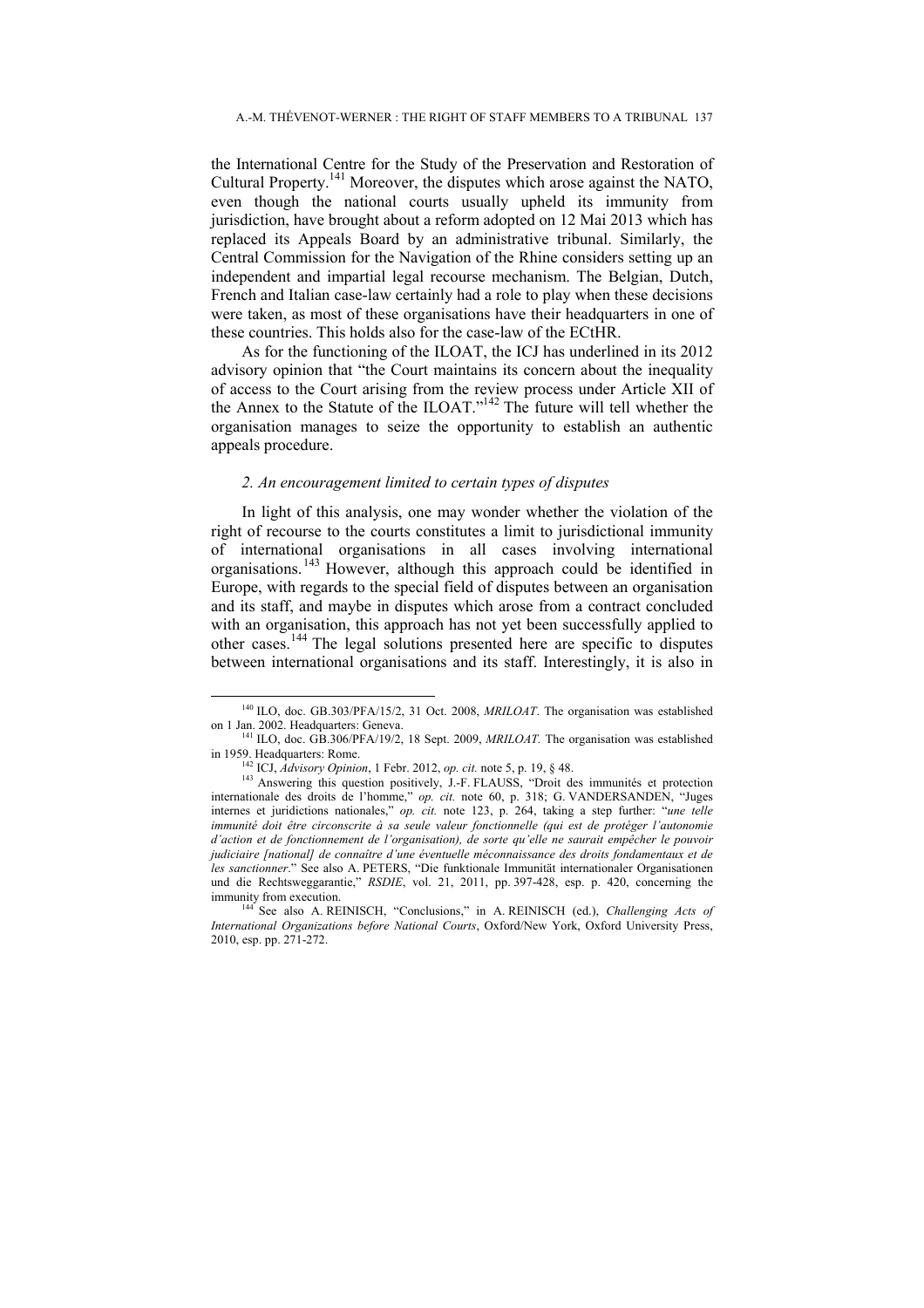this field where national court judgments make the few explicit references to foreign court judgments.145 This again incites to consider the development of a special *corpus juris communis* in this domain.

In this way, an organisation exercising its functions and violating human rights – without this being the main objective of the action or inaction, but a side-effect – remains protected by its immunity from jurisdiction even if there is no recourse to international courts.<sup>146</sup> Therefore, according to the law as it is applied in Western Europe, the right to legal recourse in these matters constitutes a  $\lim_{t \to 1} t^{147}$  to jurisdictional immunity of international organisations, overriding the latter only in disputes with its staff members (or any direct contractor) if no alternative legal remedy is at the claimant's disposal. The right to a legal remedy is not necessarily inherent to the rule of jurisdictional immunity conceived as an auto-limited rule, but the fruit of the research of the equilibrium between the two norms.

#### **CONCLUSION**

The constitutional character of the right of recourse to the courts in national legal orders, which, in a given national legal order, makes it a part of that order's supreme rules, does not pertain to the rule with the same content coming under international law: although this chapter has shown that the right of recourse to the courts constitutes a general principle of international law, it is not hierarchically superior compared to treaty obligations, such as immunity from jurisdiction of international organisations.

It is up to each international organisation to guarantee within its legal order a separate jurisdictional power which can be seized by its staff members if it wishes to benefit from jurisdictional immunity and to run no risk of loosing a case before national courts. Under the subsidiary and more

<sup>&</sup>lt;sup>145</sup>A. REINISCH, R. JANIK, "The Personality, Privileges, and Immunities of International Organizations before National Courts – Room for Dialogue," in A. REINISCH (ed.), *The Privileges* 

<sup>&</sup>lt;sup>146</sup> E. g. ECtHR, 11 June 2013, *Stichting Mothers of Srebrenica and others v/ the Netherlands*, application n° 65542/12, esp. §§ 161-165; Dutch *Hoge Raad*, 13 Apr. 2012, *Mothers of Srebrenica v/ The Netherlands and the United Nations*, 10/04437, esp. § 4.3.6: "*Die immuniteit is absoluut*." The *Kadi-case* (ECJ, 3 Sept. 2008, *Yassin Abdullah Kadi, Al Barakaat International Foundation v/ Council of the European Union*, C-402/05 P and C-414/05 P), and similar disputes do not concern directly international organisations, or states for their action within an organisation, but the possibility for the ECJ to exercise judicial review of a list established by the United Nations Security Council and annexed to a regulation of the European Union and therefore to apply judicial review to

a text incorporated in the European Union's legal order. 147 As opposed to "exception," as the principle *lex specialis derogat legi generali* is not applied, but two norms of the same legal value are opposed.